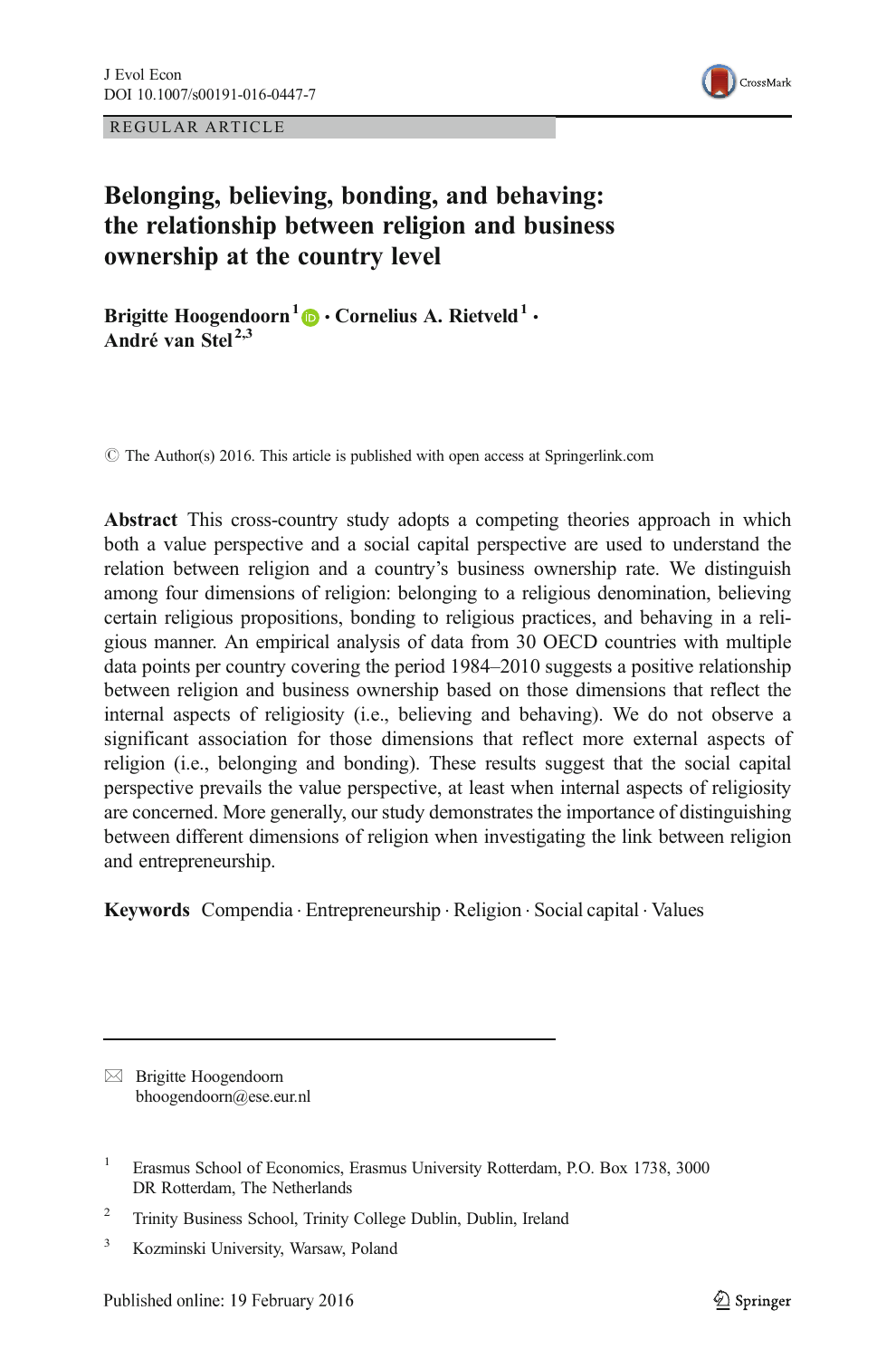# 1 Introduction

Extant research shows that entrepreneurship rates in developed countries vary according to economic development and various other determinants. However, country differences in entrepreneurship rates appear to be rather persistent over time (Freytag and Thurik [2007](#page-29-0); Thurik and Dejardin [2012\)](#page-30-0), and are thought to be related to elements of culture such as uncertainty avoidance (Wennekers et al. [2007\)](#page-31-0). In this context, culture can be understood as "those customary beliefs and values that ethnic, religious, and social groups transmit fairly unchanged from generation to generation." (Guiso et al. [2006](#page-29-0), p.23). In the present paper, we investigate the relation between religion, as a concept related but distinct from culture, and the incidence of entrepreneurship. Religion and culture are related in the sense that the higher the numbers of religious individuals the more the norms, values and traditions are reflected in culture (Tomes [1985;](#page-30-0) Williamson [2000](#page-31-0)), and they are distinct in the sense that (relatively) small religious groups may deviate in terms of values and norms from mainstream culture.

Entrepreneurs and small businesses make positive contributions to economies in terms of innovation, employment generation, productivity, and growth (Carree and Thurik [2010](#page-28-0); Van Praag and Versloot [2007](#page-30-0)). Consequently, the creation, growth, and survival of new ventures are viewed by policymakers as key elements of economic development (Audretsch [2007\)](#page-28-0). Although no single universally accepted definition of entrepreneurship exists, two basic notions of entrepreneurship prevail: entrepreneurship as a type of behavior and entrepreneurship as an occupation.<sup>1</sup> The role of religious adherence in the occupational decision making of individuals to become an entrepreneur has recently received attention in the literature (Audretsch et al. [2013;](#page-28-0) Carswell and Rolland [2007](#page-29-0); Dana [2009](#page-29-0)). This growing stream of literature is relevant for our understanding of economic development as occupational choices (e.g. entrepreneur versus employee) can both be enhanced and restricted by religion through for example religious practices and values in a society (Inglehart and Baker [2000;](#page-29-0) König et al. [2007;](#page-29-0) Norris and Inglehart [2004\)](#page-30-0). However, quantitative country level studies such as the current study are scant (Rietveld and Van Burg [2014\)](#page-30-0). One notable exception is a recent study by Zelekha et al. [\(2014\)](#page-31-0). Using a cross-country dataset on business founders collected from LinkedIn, these authors find support for the thesis that various religions have different effects on entrepreneurial activity at the country level. In addition, the authors find that a country's prevalence of entrepreneurship is primarily related to the majority religion rather than to the relative sizes of different religious groups. This finding appears to confirm earlier suggestions by Dana [\(2009\)](#page-29-0) that the values of the majority religion have a macro-effect on entrepreneurial activity via institutional forces such as cultural values and norms.

Value differences between religious and non-religious groups (Saroglou et al. [2004;](#page-30-0) Schwartz and Huisman [1995](#page-30-0)), and across religious groups (Audretsch et al. [2013;](#page-28-0) Dana [2007,](#page-29-0) [2009\)](#page-29-0) may influence the propensity to be an entrepreneur. As such, the composition of the population in terms of religious groups may be associated with the rate of entrepreneurship at the country level. The number of citizens adhering to a specific

<sup>&</sup>lt;sup>1</sup> Entrepreneurial behavior refers to behavior associated with the perception, exploitation and creation of new economic opportunities. The occupational notion refers to individuals owning and managing a business on their own account and at their own risk (Wennekers [2006\)](#page-31-0).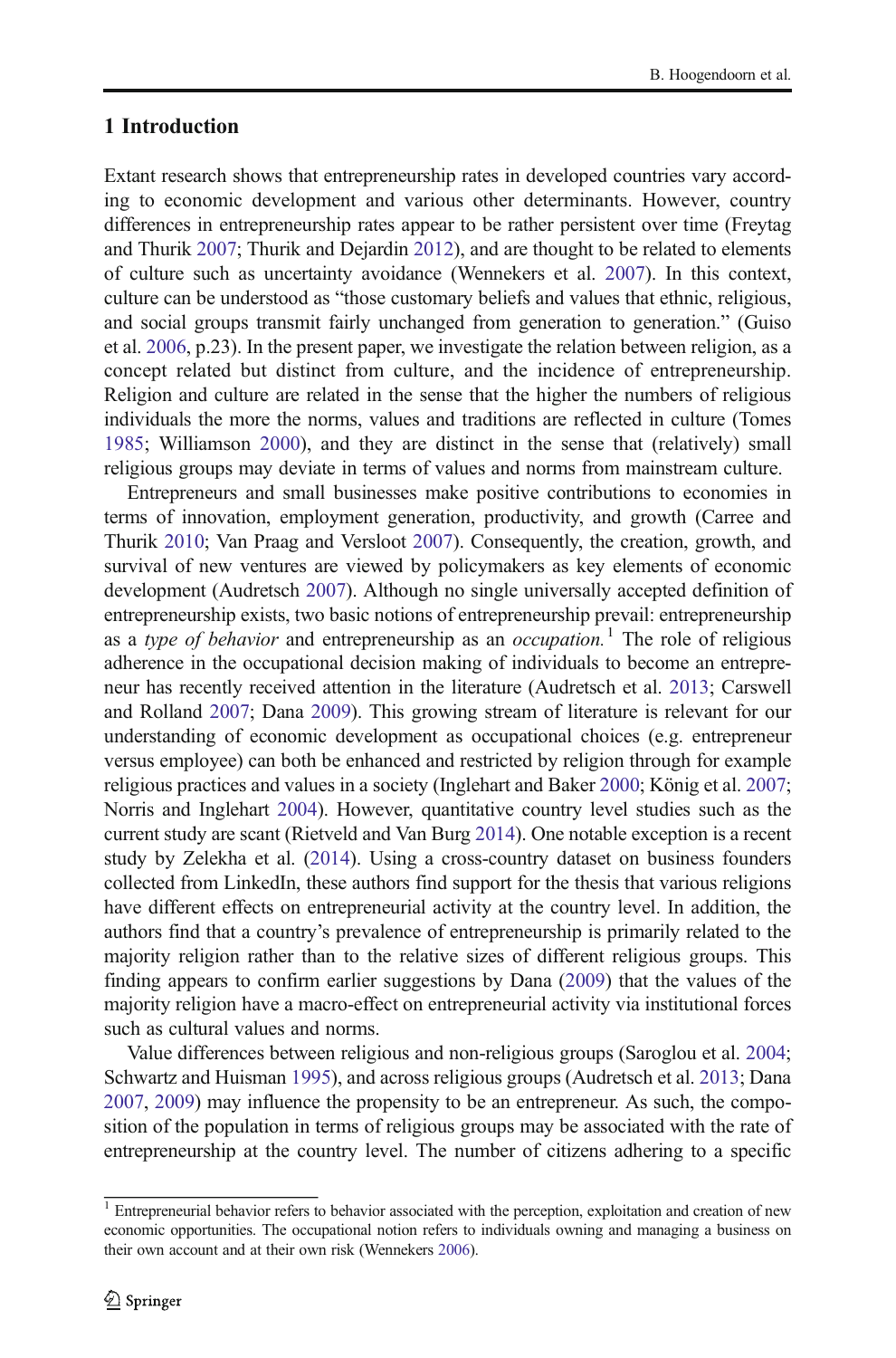religion changes over time (Maoz and Henderson [2013;](#page-30-0) Norris and Inglehart [2004\)](#page-30-0), and while some religions decline in a country, other religions enter and grow, for example, by the entrance of migrants. These changes in a population's composition of religious groups may influence aggregate entrepreneurship rates, likely in the long term because the influence of value systems, including religious value systems, on institutions tends to change slowly (Inglehart and Baker [2000](#page-29-0)). Put differently, changes in the religious composition of the population are likely to influence the preferences and values that are operative in the selection process of what is accepted as appropriate (occupational) behavior (Nelson [2006\)](#page-30-0).

The aim of this study is to increase our understanding of the complex relation between religion and entrepreneurship at the country level. In particular, we are interested in how religion influences the occupational choices of labor market participants at the aggregate level, i.e., a country's labor force distribution between employees and business owners. Therefore, we use a measure of entrepreneurship consistent with occupational choice theory (e.g., Lucas [1978](#page-30-0)), namely, the business ownership rate, which expresses the number of business owners in a country as a share of the labor force. In our empirical analysis, we explain variation in the (non-agricultural) business ownership rate across OECD countries by different measures representing various dimensions of religion. Herewith, we conceive religion as a multidimensional construct (Hill [2005\)](#page-29-0) where each dimension offers distinct information on how religion affects individual's lives and decision-making processes (Saroglou [2011\)](#page-30-0). In each regression, we correct for several country-level determinants of entrepreneurship as employed in earlier studies reflecting primarily cross-country differences attributed to economic circumstances (Freytag and Thurik [2007](#page-29-0)), such as GDP per capita, the share of services in total employment and labor productivity (e.g., Wennekers et al. [2007\)](#page-31-0).

Our contribution is threefold. First, by providing systematic cross-country empirical evidence on the complex relation between religion and entrepreneurship, our study helps explaining the seemingly persistent country differences in entrepreneurship rates. A specific advantage of explaining entrepreneurship at the country level is that occupational choices of all labor force participants in a country are considered simultaneously, rather than an individual's occupational choice being considered in isolation (even when also country level determinants are included, as in multilevel approaches). Specifically, in contrast to the individual level, the country level measurement of entrepreneurship is able to take industry structure (in terms of the distribution of small and large businesses) into account.<sup>2</sup> Additionally, a cross-country study is warranted since religion is a collective phenomenon that transcends the individual that identifies

<sup>&</sup>lt;sup>2</sup> For instance, belonging to a religious group may provide the necessary social capital to run a large business successfully. However, it may also restrict the size of the business as the customer base is potentially limited to the members of the group. In both cases, there is ample room for entrepreneurship for members of a religious group (either in a large or a smaller business), and a positive relation is expected when measuring the impact of (aggregate level) religion on the individual propensity of entrepreneurship. Hence, the two arguments cannot be distinguished empirically. In contrast, at the country level, these arguments can be distinguished empirically. In particular, if the latter argument (restricted business size) dominates, the relation between religion and the entrepreneurship (business ownership) rate will be stronger as small business entrepreneurship will be more common (i.e., average firm size will be smaller providing more room for small businesses). See also [Section 3.2.](#page-8-0)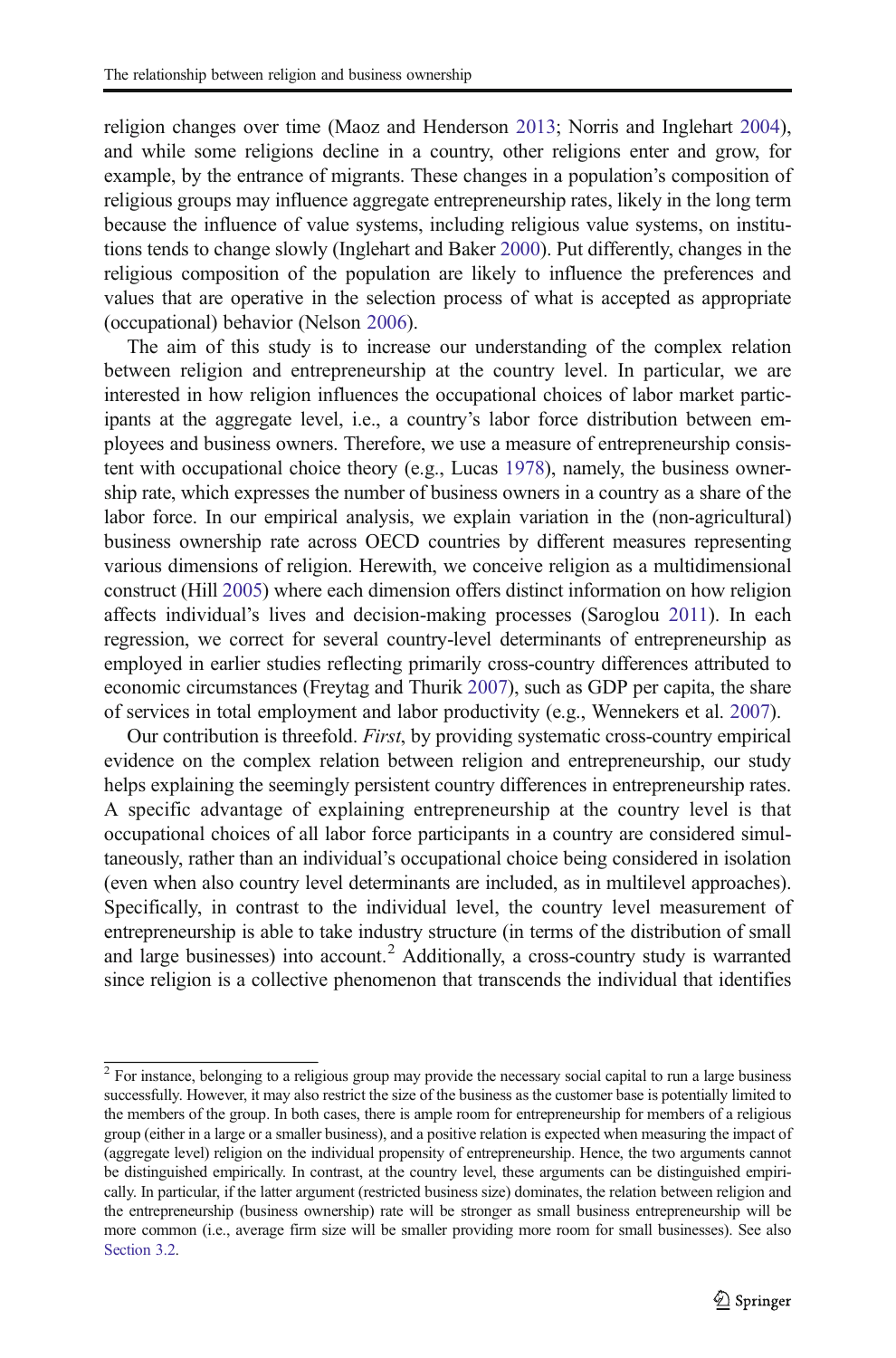with religious values (Nelson [2006;](#page-30-0) Williamson [2000\)](#page-31-0). Second, whereas other studies refer to possible mechanisms but formulate expectations based on empirical insights, we specify mechanisms and expectations based on insights from theory. More specifically, we apply a value perspective and a social capital perspective to assess the motivational goals of religious individuals and self-employed individuals. Third, we distinguish between four universal dimensions of religion: belonging to a religious denomination, believing certain religious propositions, bonding by means of spiritual practices and rituals, and behaving according to values privileged by religion (Saroglou et al. [2004\)](#page-30-0). We explore whether these dimensions influence the entrepreneurship rate at the country level differently. With each dimension representing different psychological processes, products, goals and outcomes (Saroglou [2011,](#page-30-0) p.1325), it seems reasonable to believe that different dimensions have different impacts on decision-making processes such as occupational choices. Moreover, in highly secularized societies public religious practice may be less relevant compared to personal or intrinsically motivated religiosity (Norris and Inglehart [2004](#page-30-0)). However, little is known about the impact of the different dimensions of religion.

The set-up of this paper is as follows. The next section provides a literature review about the relation between religion and entrepreneurship. Following sections cover our theoretical development, data and methods, empirical results, discussion and conclusions, respectively.

### 2 Literature background

### 2.1 Religion

For many people around the world, religious beliefs are central to their everyday lives, as religion provides the moral codes by which they live (Geertz [1993\)](#page-29-0). Religious beliefs not only provide a framework of general ideas or systems of meaning but also shape these ideas and systems (Geertz [1993;](#page-29-0) Iannaccone [1998](#page-29-0)). In his influential contribution on the economics of religion, Iannoccone defines religion as "any shared set of beliefs, activities, and institutions premised upon faith in supernatural forces" (Iannaccone [1998,](#page-29-0) p. 1466). As such, religious beliefs are believed to be socially embedded in society and part of informal institutions with a persistent influence on the long-term character of that society's economy (Norris and Inglehart [2004;](#page-30-0) Williamson [2000;](#page-31-0) North [1991](#page-30-0)).

Religion is a multidimensional concept that includes cognitive, emotional, behavioral, interpersonal, and physiological dimensions (Hill and Pargament [2003](#page-29-0)). As a result, earlier research has proposed a variety of definitions of religion that reflect the multidimensionality of the concept (Hill and Pargament [2003;](#page-29-0) Idler et al. [2003](#page-29-0)). The absence of a commonly used measure of religiousness has hampered research to date, resulting in inconsistent findings (Idler et al. [2003\)](#page-29-0). We argue that investigating the influence of different dimensions separately is essential because these dimensions reflect "interconnected, but partly distinct, underlying psychological processes, religious products, goals, functions, and mechanisms explaining religion's outcomes on individuals' lives and society" (Saroglou [2011](#page-30-0), p. 1334).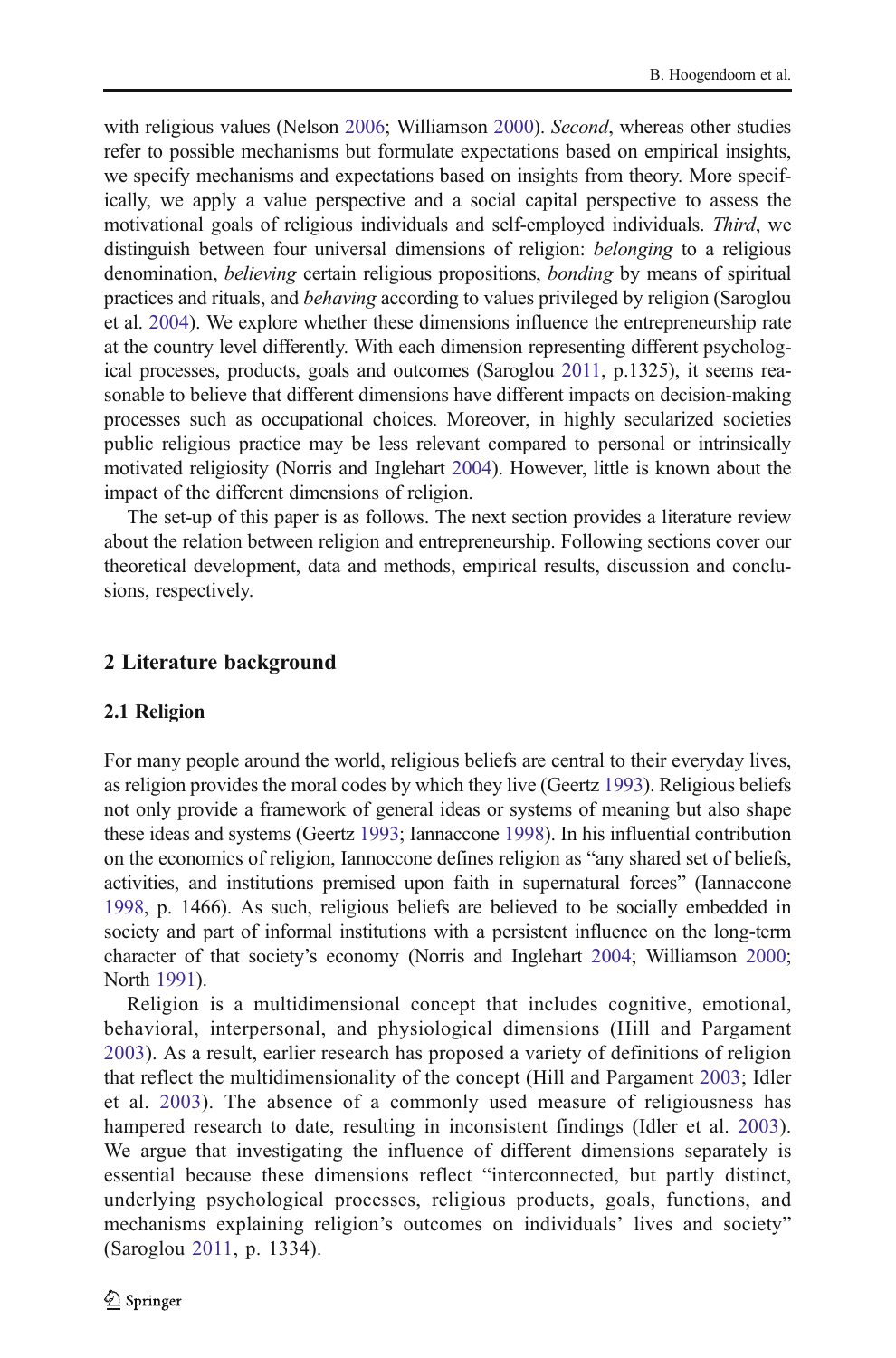### 2.2 Religion and economic behavior

Religion affects the economic behavior of individuals (Blum and Dudley [2001;](#page-28-0) Iannaccone [1998](#page-29-0); Tomes [1985\)](#page-30-0). Notably, Weber [\(1930\)](#page-31-0) and other researchers argue that religious beliefs shape economic activities and that such beliefs played a critical role in the rise of the capitalist enterprise and industrialization of Western Europe. Other authors have emphasized the relationship between religion and the economic behavior of individuals (Hilary and Hui [2009](#page-29-0); Kumar et al. [2011](#page-30-0); Noussair et al. [2013](#page-30-0)). For example, Hilary and Hui [\(2009\)](#page-29-0) and Noussair et al. ([2013](#page-30-0)) demonstrate that higher levels of religiosity are associated with higher levels of risk aversion affecting managerial decision making, organizational behavior, and financial market outcomes.

Additionally, religion may also be related to an individual's occupational choice. As religious groups are characterized by different values compared to non-religious groups (Rokeach [1969;](#page-30-0) Schwartz and Huisman [1995](#page-30-0)), <sup>3</sup> individuals adhering to a religious denomination may differ in their likelihood of choosing the entrepreneurial option as a career choice. Furthermore, empirical evidence also appears to suggest that differences in religious denominations influence self-employment (Audretsch et al. [2013;](#page-28-0) Carswell and Rolland [2007](#page-29-0); Dodd and Seaman [1998\)](#page-29-0). For example, studying a sample of Indian individuals, Audretsch et al. [\(2013\)](#page-28-0) find that adherents of Islam and Jainism have a higher propensity to be engaged in self-employment activities, whereas adherents of Hinduism and Buddhism have a lower propensity to be self-employed.

### 2.3 Religion and prevalence of entrepreneurship

Affecting the economic behavior of individuals, religion may also be related to the prevalence of entrepreneurship (business ownership) at the country level. A limited but growing number of recent studies explore this idea (Table [1\)](#page-5-0). Table [1](#page-5-0) reveals the diversity of these studies in terms of key measures for both religiousness and entrepreneurship and a seemingly positive relationship between (Christian) religion and the prevalence of entrepreneurship. Additionally, we note that the formulation of hypotheses and expectations in these studies are more driven by empirical insights than by theoretical insights. Heterogeneity is observed in terms of measures used for religiousness and entrepreneurship. The entrepreneurship measures used include early-stage entrepreneurship (Galbraith and Galbraith [2007;](#page-29-0) Henley [2014\)](#page-29-0), self-employment (Parboteeah et al. [2015\)](#page-30-0) and entrepreneurial activity based on LinkedIn (Zelekha et al. [2014\)](#page-31-0). The latter authors use the social network site LinkedIn to compile a dataset measuring self-proclaimed entrepreneurs in mid- and high-technology sectors. However, how this measure relates to more established measures of entrepreneurship remains unclear. For religiousness, some studies use a single dimension for religiousness, such as religious affiliation (Henley [2014](#page-29-0); Zelekha et al. [2014](#page-31-0)) whereas Parboteeah et al. ([2015](#page-30-0)) investigate three different dimensions of religion (i.e., cognitive, normative and regulative dimensions) separately, others combine dimensions into one measure (Galbraith and Galbraith [2007\)](#page-29-0). In addition, the relative sizes of different

<sup>&</sup>lt;sup>3</sup> For instance, Rokeach ([1969](#page-30-0)) finds that religious individuals give higher priority to salvation and less priority to pleasure and independence compared to non-religious individuals.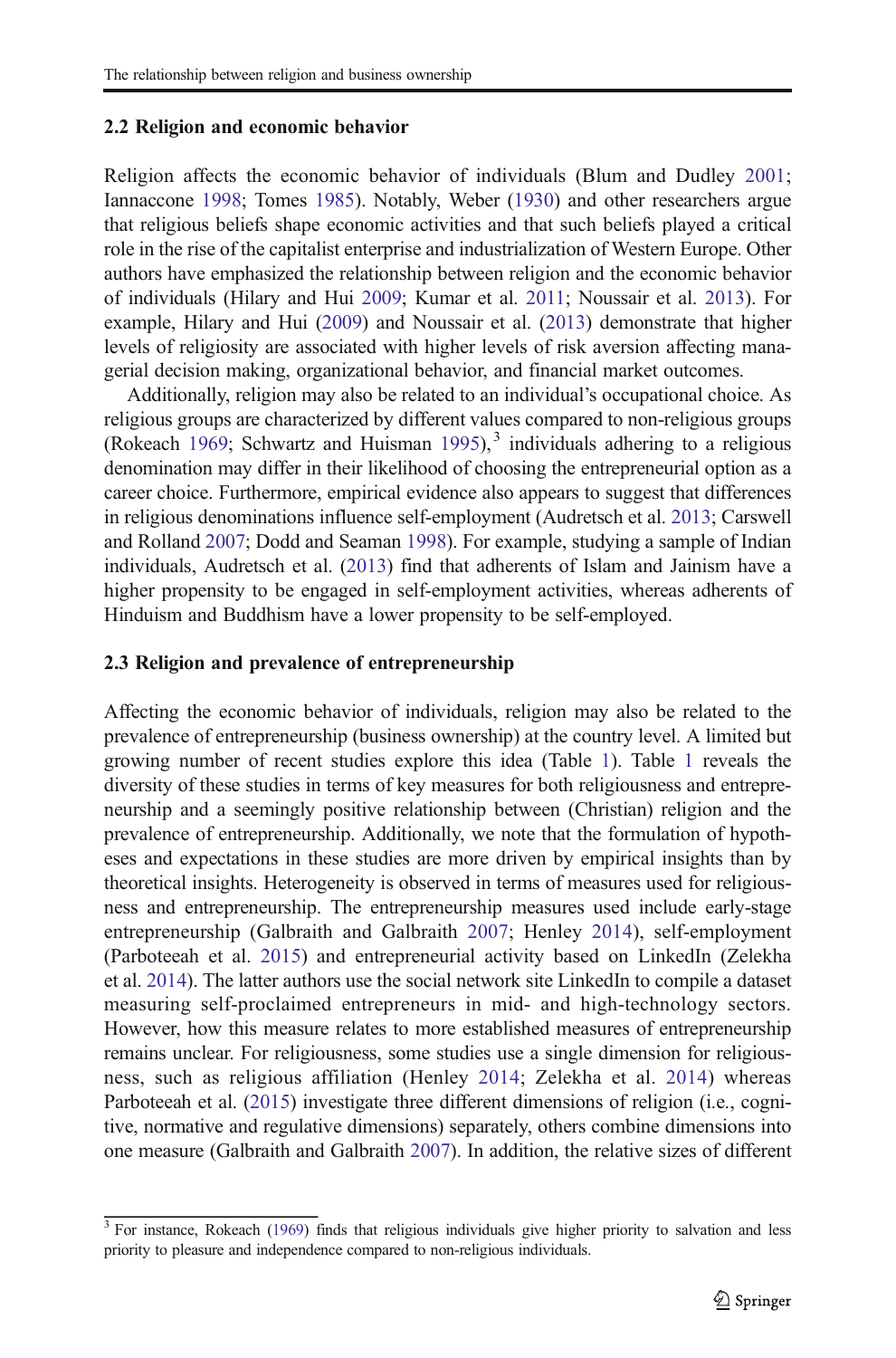<span id="page-5-0"></span>

| Authors                           | Dataset                                                                                                                                                | Sample                                                        | Measure for religion                                                                                                                                                                                                                                                                                             | Measure for entrepreneurship                                                                                                                         | Results                                                                                                                                   |
|-----------------------------------|--------------------------------------------------------------------------------------------------------------------------------------------------------|---------------------------------------------------------------|------------------------------------------------------------------------------------------------------------------------------------------------------------------------------------------------------------------------------------------------------------------------------------------------------------------|------------------------------------------------------------------------------------------------------------------------------------------------------|-------------------------------------------------------------------------------------------------------------------------------------------|
| Galbraith (2007)<br>Galbraith and | Global Entrepreneurship<br>Monitor 2005/World<br>Value Survey<br>$(1999 - 2004)$                                                                       | 23 countries that have<br>Christian tradition<br>a historical | religious person?"), behaving<br>Combined measure of Believing<br>"Do you consider yourself a<br>(population's percentage for<br>(population's percentage for<br>"How important is God in<br>"How often do you attend<br>(population percentage for<br>your life?") and <i>bonding</i><br>religious services?"). | Total early-stage entrepreneurial<br>activity and opportunity total<br>early-stage entrepreneurial<br>activity                                       | Suggests a positive effect                                                                                                                |
| Zelekha et al. (2014)             | 2011/Source for religion<br>variables not described<br>LinkedIn data October                                                                           | 176 countries                                                 | dunnny variable for country's<br>(religious diversity, not used<br>majority religion) and other<br>percentage of affiliation,<br>Belonging (population's<br>in analysis)                                                                                                                                         | entrepreneurs in the mid- and<br>high-technology sectors per 1<br>million population in<br>Number of LinkedIn<br>country                             | Different effects for different<br>religious denominations                                                                                |
| Henley (2014)                     | Compendium of compiled<br>surveys 2010 (e.g., World<br>Christian Database)<br>data from international<br>Global Entrepreneurship<br>Monitor 2011-2012/ | 74 countries                                                  | Index (Herfindahl-Hirschman<br>percentage of affiliation) and<br>other (Religious Pluralism<br>Belonging (population's<br>$(\text{index})$                                                                                                                                                                       | Total early-stage entrepreneurial<br>entrepreneurship, necessity<br>improvement-driven<br>entrepreneurship,<br>entrepreneurship<br>activity, nascent | Christianity (evangelical,<br>Positive effect in particular<br>Pentecostal movement)<br>for new forms of<br>charismatic and               |
| et al. (2015)<br>Parboteeah       | Flash Eurobarometer Survey<br>2010/World Value Survey.<br>Entrepreneurship<br>No. 283 on                                                               | Christian) countries<br>27 (predominantly                     | church at least once a week),<br>believe in religion), bonding<br>people who pray and attend<br>and other (dummy for state<br>(the country percentage of<br>percentage of people who<br>representing the country<br>Believing (five items<br>religion)                                                           | Self-employment                                                                                                                                      | non-significant results for<br>bonding and the presence<br>Weakly positive significant<br>result for believing and<br>of a state religion |

Table 1 Overview of empirical studies relating religion to entrepreneurship at the country level Table 1 Overview of empirical studies relating religion to entrepreneurship at the country level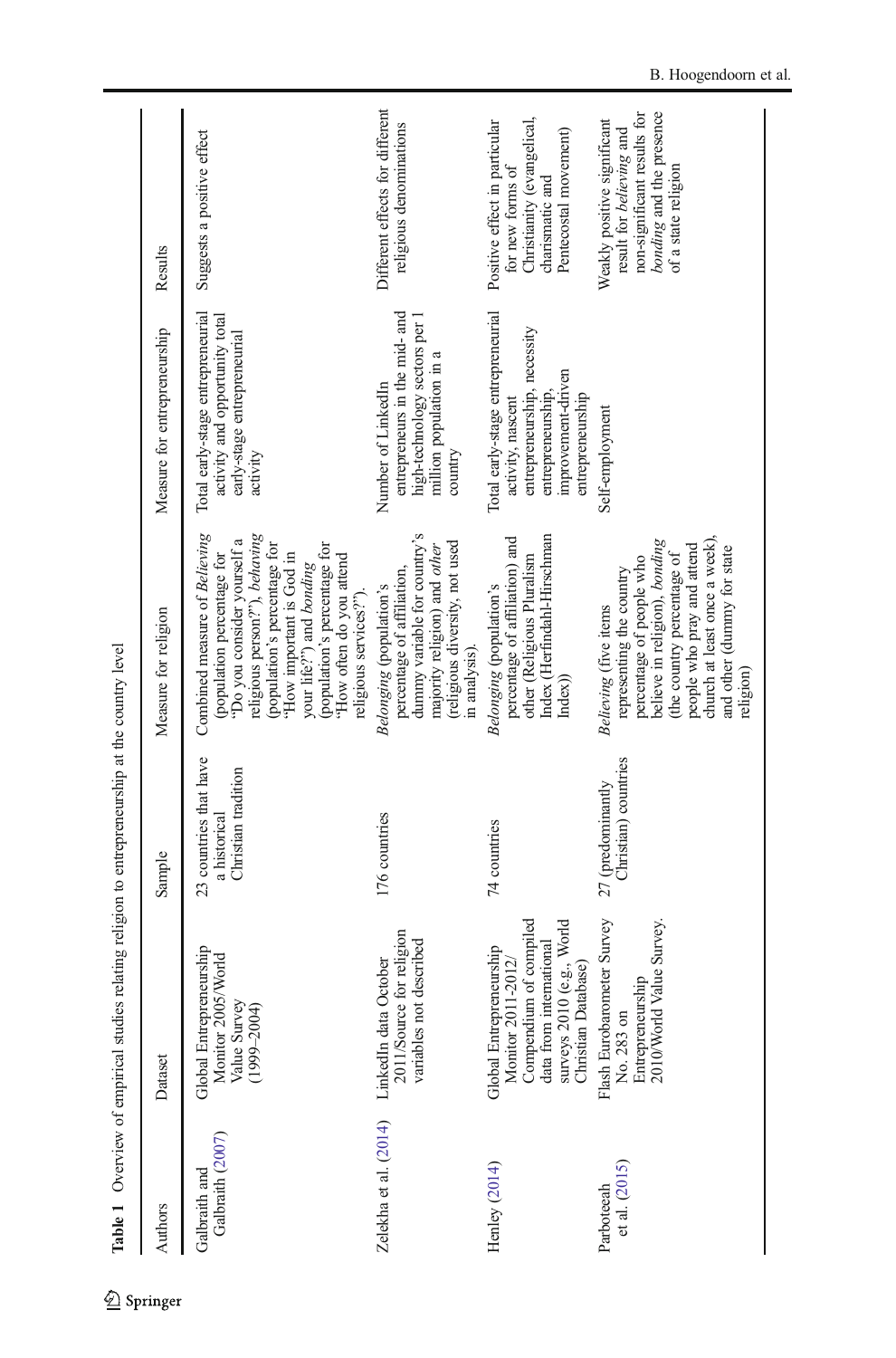<span id="page-6-0"></span>religious groups are considered (Henley [2014](#page-29-0)) as well as a country's religious majority (Zelekha et al. [2014\)](#page-31-0).

It is frequently suggested that religion and particularly values associated with religion provide circumstances conducive to entrepreneurial activity (Dodd and Seaman [1998](#page-29-0); Henley [2014;](#page-29-0) Parboteeah et al. [2015](#page-30-0)). In particular, the work of Weber [\(1930](#page-31-0)) is repeatedly cited in this line of reasoning. According to Weber, Protestant Christian values such as ambition, perseverance, and wealth accumulation serve as important motivators for the economic behavior of religious individuals. At the country level, these Protestant Christian values as well as values from other religions influence the context in which individuals make their decisions, providing a set of legitimate options that include engagement in entrepreneurial activity. These findings suggest the existence of a direct effect of religion on the behavior of society's religious members and an indirect effect of religion as part of a country's institutional context. The indirect effect implies that even if an individual is not religious, residing in a context influenced by the values propagated by religion may affect his or her entrepre-neurial engagement (Dana [2009;](#page-29-0) Parboteeah et al. [2015;](#page-30-0) Zelekha et al. [2014](#page-31-0)).<sup>4</sup>

Next, we outline two theoretical perspectives that may provide further insight into the above-mentioned mechanisms: a value perspective and a social capital perspective. We use these theoretical perspectives to formulate expectations regarding the nature of the relation between religion and entrepreneurship. Although we take different dimensions of religiousness into account in our empirical analyses and, as mentioned before, it seems reasonable to believe that different dimensions relate differently to entrepreneurship, a lack of empirical insights and theory prevents us from formulating expectations for each dimension separately. This stresses the exploratory nature of this research.

### 3 Theoretical development

### 3.1 Values

Religions may promote or discourage entrepreneurial efforts through values. It is suggested that religions cultivate certain values while de-emphasizing others that may stimulate or hinder entrepreneurship (Dana and Dana [2008](#page-29-0); Dana [2009;](#page-29-0) Zelekha et al. [2014\)](#page-31-0). Values are understood as the criteria or goals used by individuals to evaluate others, to justify what is socially desirable and to assess and explain their actions (Rokeach [1969](#page-30-0)). Values are abstract and independent of specific actions and situations. We argue that if a society contains more religious people with specific values that may be conducive (unfavorable) to entrepreneurship, then higher (lower) levels of entrepreneurship will prevail at the country level.<sup>5</sup>

<sup>&</sup>lt;sup>4</sup> This indirect effect can both be positive and negative. Higher levels of legitimation or moral approval of entrepreneurship may result in favorable institutional context including higher social status for entrepreneurs and favorable tax incentives resulting in higher prevalence rates of entrepreneurship at the aggregate level. The opposite may also hold and a lack of moral approval may be reflected in an institutional context hampering entrepreneurship (Etzioni [1987](#page-29-0); Thurik and Dejardin [2012\)](#page-30-0).<br><sup>5</sup> Our argument relates to the so-called aggregate psychological characteristics approach suggesting that if a

society contains more people with values conducive to entrepreneurship, more people will choose the entrepreneurial option (Davidsson [1995](#page-29-0); Davidsson and Wiklund [1997;](#page-29-0) Freytag and Thurik [2007\)](#page-29-0).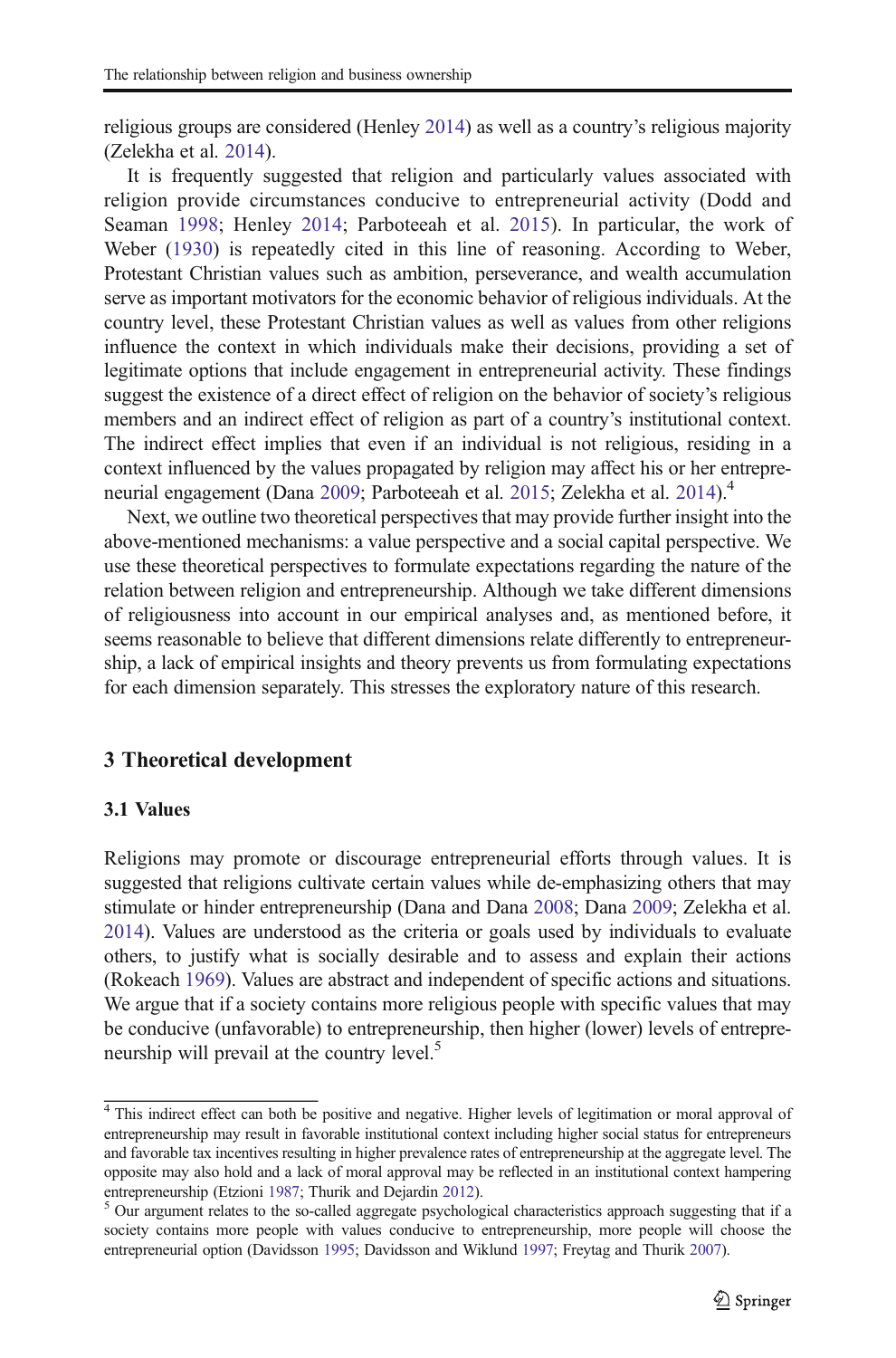Several studies suggest that the value priorities of religious individuals differ from the priorities of those who are not religious (Roccas [2005;](#page-30-0) Rokeach [1969](#page-30-0); Schwartz and Huisman [1995](#page-30-0)). An early study by Rokeach ([1969](#page-30-0)), for example, reports that religious individuals (Christian oriented) consistently gave more priority to salvation than nonreligious individuals did, whereas the non-religious gave more priority to pleasure and independence. Subsequent studies using different value theories and models suggest that religion is positively associated with values such as conformity to social expectations and preferences for the harmony and stability of society and family and negatively associated with self-direction, achievement and personal success (summarized in Schwartz and Huisman [1995\)](#page-30-0).

Moreover, for entrepreneurship, it has been suggested that those who are selfemployed have different value priorities compared with non-self-employed individuals (Beugelsdijk and Noorderhaven [2005](#page-28-0); Noseleit [2010\)](#page-30-0). However, the use of different value models across the above-mentioned studies hinders comparisons of the value priorities found for religious individuals with those of entrepreneurs. We draw on studies that share a common value typology to compare the values of religious individuals and entrepreneurs: Schwartz's Theory of Values (Schwartz and Huisman [1995\)](#page-30-0). Schwartz was the first to propose a theory of the content and structure of values (Schwartz [1992\)](#page-30-0). As opposed to previous value typologies established in psychology (e.g. Rokeach [1969](#page-30-0)) Schwartz's Value Theory organizes a range of values in a crossculturally stable hierarchical model (Roccas [2005](#page-30-0)). The model includes a set of 10 motivationally distinct types of values including power, achievement, hedonism, stimulation, self-direction, universalism, benevolence, tradition, conformity, and security (for a complete description, see Schwartz [1992\)](#page-30-0). These values vary in importance across individuals, are trans-situational and above all, serve as guiding principles in people's lives (Schwartz [1992\)](#page-30-0). Moreover, the theory stipulates relations among values in terms of conflict and compatibility. More specifically, action undertaken on the basis of certain values (e.g. stimulation derived from novelty and experiencing excitement) may conflict with the pursuit of other values (e.g. security values) (Roccas [2005\)](#page-30-0).

Schwartz's values were first studied in relationship to religiosity by Schwartz and Huisman in [1995.](#page-30-0) A multitude of studies on the relationship of religiosity and Schwartz values followed. Based on a meta-analysis of 21 samples across 15 countries using Schwartz typology, Saroglou et al. [\(2004\)](#page-30-0) conclude that those who are religious attribute high importance to values that promote the status quo of social and individual order and relatively low importance to values that endorse openness to change, independence in thought and action, and self-enhancement and hedonism. These patterns of correlation between religious individuals and their values were consistent and constant across different religious denominations and cultures (Roccas [2005;](#page-30-0) Saroglou et al. [2004](#page-30-0)). At the aggregate level, the values considered most important appear to be related to a country's dominant religion (Inglehart and Baker [2000](#page-29-0)). For example, countries with a Protestant religious majority attribute high importance to both self-expression and secular-rational values, whereas countries with a Catholic majority attribute a moderate level of importance to these types of values (Inglehart and Baker [2000;](#page-29-0) Norris and Inglehart [2004](#page-30-0)).

With respect to entrepreneurship, Licht [\(2007\)](#page-30-0) uses Swartz's typology and argues that openness to change, expressed as seeking novelty and challenges in life and being independent in thought, is the distinguishing characteristic of self-employed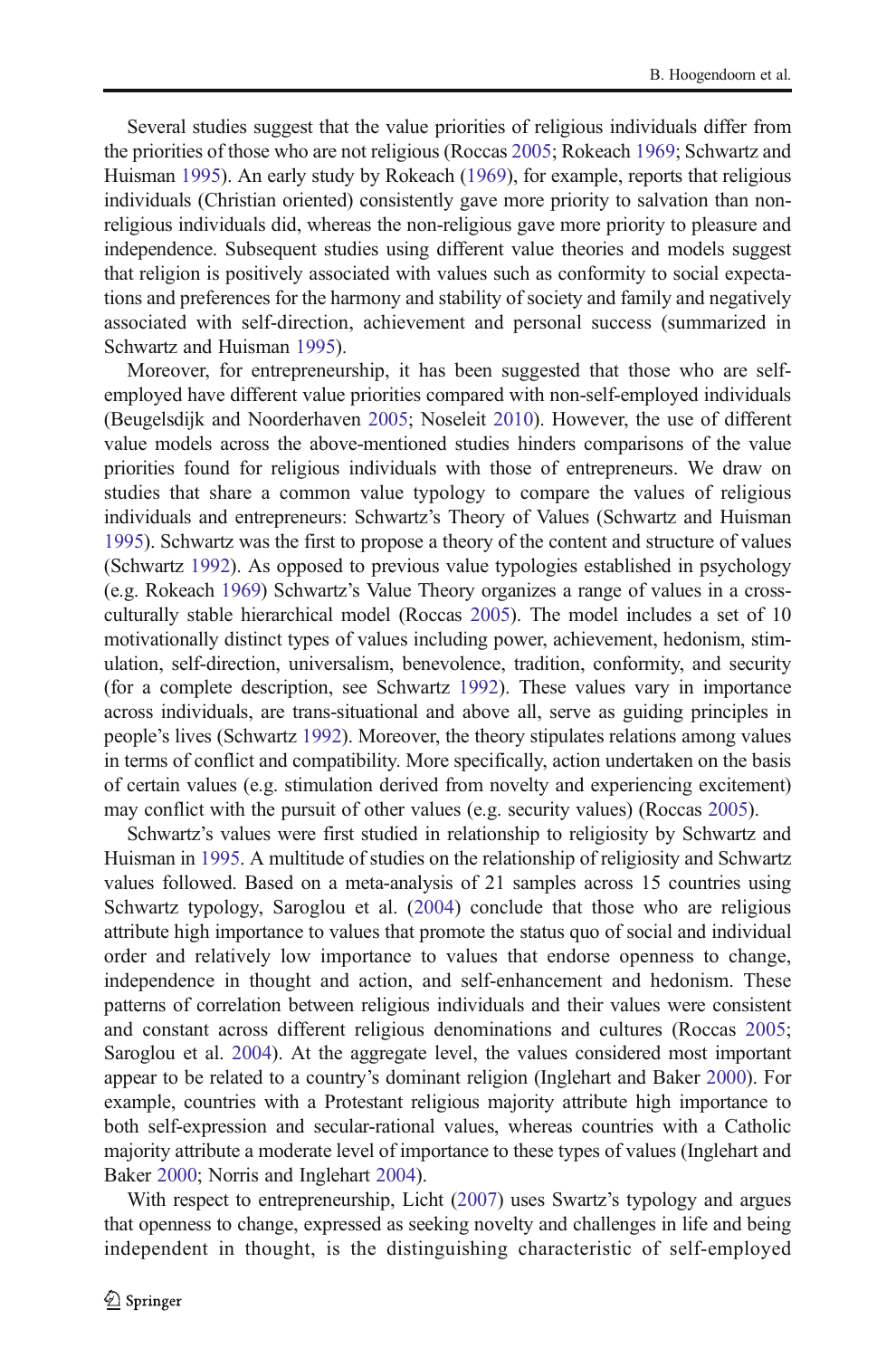<span id="page-8-0"></span>individuals. Thus, entrepreneurs assign lower priority to opposing values, such as security, conformity, and tradition values. Noseleit ([2010](#page-30-0)) empirically explores the hypotheses posed by Licht [\(2007\)](#page-30-0) using a cross-country dataset of self-employed individuals in Western Europe. Consistent with Licht's hypotheses, self-employed individuals assign high priority to values emphasizing openness to change and selfenhancement and consider conservation to be less important.

The combination of insights of Saroglou et al. [\(2004\)](#page-30-0), Licht [\(2007\)](#page-30-0) and Noseleit [\(2010\)](#page-30-0) suggests opposing motivational goals for religious individuals and selfemployed individuals. Religious individuals assign high importance to values that endorse conservation (i.e., the stability of society, social order, restraint in actions, and respect and acceptance of tradition). Self-employed individuals, on the contrary, attribute high importance to openness to change and personal success and ambition. Drawing on the aggregate psychological characteristics approach (Davidsson [1995;](#page-29-0) Freytag and Thurik [2007\)](#page-29-0), we postulate that the value priorities of religious individuals in a country affect a country's level of entrepreneurship. Given the opposing value differences between religious individuals and those values deemed important to entrepreneurs, based on Schwartz's Value Theory we may expect a negative relationship between religion and entrepreneurship at the country level.

### 3.2 Social capital

Religion may also be related to entrepreneurial activity through the development of social capital. Being religious and belonging to a religious group may serve as a source of social capital. The literature relating social capital and entrepreneurship is well developed (Brüderl and Preisendörfer [1998;](#page-28-0) Davidsson and Honig [2003\)](#page-29-0). Social capital refers to an individual's capacity to obtain benefits from his or her social structures, personal network and relationships (Davidsson and Honig [2003\)](#page-29-0). Whether we conceive of entrepreneurs as making judgmental decisions regarding the coordination of scarce resources (Casson [1982\)](#page-29-0), introducing new and innovative products and services to the market (Schumpeter [1934\)](#page-30-0) or serving as arbitrageurs alert to profitable opportunities (Kirzner [1973\)](#page-29-0), social networking and embeddedness in a social context are central to the very idea of entrepreneurship. New business creation as well as growing and sustaining an existing business requires exploiting, maintaining and extending one's social relationships and network (Brüderl and Preisendörfer [1998\)](#page-28-0). Social capital is positively associated with entrepreneurship, as it provides access to information regarding opportunities and stakeholders such as customers and competitors, eases access to financial and human resources, creates admission to markets, and potentially creates legitimacy from entrepreneurship (Abell et al. [2001](#page-28-0)).

According to Parker [\(2009\)](#page-30-0), the general consensus is that membership in networks such as trade associations and churches enhance entrepreneurs' performance and survival. However, some negative consequences of social capital have also been suggested, including the exclusion of outsiders, excessive claims on group members, and restriction on individual freedom (Portes [2000](#page-30-0)), which may restrict the scope for expanding business operations into broader markets (Parker [2009\)](#page-30-0). Religion serves as a source of social capital. Putnam [\(2000](#page-30-0)), for example, argues that faith communities can be perceived as the most important source of social capital in American society. In addition, Fukuyama [\(2001\)](#page-29-0) claims that values encouraged by religious communities,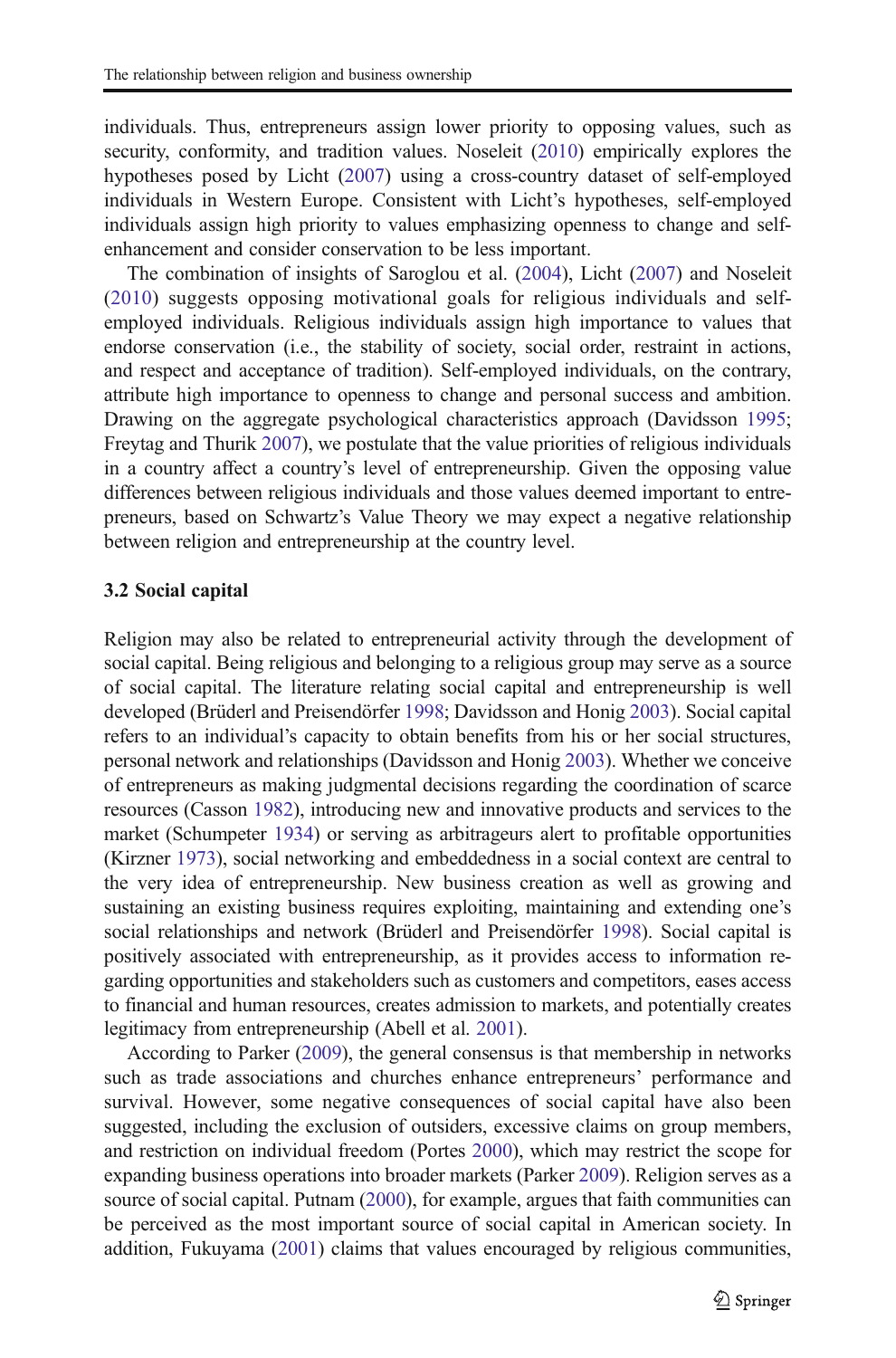such as honesty and reliability, are conducive to better business relationships. As such, social capital is a byproduct of religious affiliation when members address one another in an economic context.

Based on these social capital arguments, we expect a positive relationship between religion and entrepreneurial activity at the country level. In addition, the maintenance of one's social network and the strong focus on group members may limit the scope for expanding operations beyond one's religious group and may result in a relatively high number of business owners running smaller businesses on average (i.e., a high business ownership rate). Hence, based on the social capital perspective, we may expect a positive relationship between religion and entrepreneurship at the country level.

# 4 Data & method

This section describes the empirical analysis method used in this study. It is important to note that we perform a country level study. All measures are derived at the country level. Our sample consists of 30 countries that are available in the different data sources that we use and that belong to the Organization for Economic Co-operation and Development (OECD): Australia, Austria, Belgium, Canada, the Czech Republic, Denmark, Finland, France, Germany, Greece, Hungary, Iceland, Ireland, Italy, Japan, Korea, Luxembourg, Mexico, New Zealand, Norway, Poland, Portugal, Slovak Republic, Spain, Sweden, Switzerland, the Netherlands, Turkey, the United States of America, and the United Kingdom.

# 4.1 Dependent variable: business ownership rate

In this paper, we adhere to the occupational notion of entrepreneurship and use a country's business ownership rate (the share of the labor force that is a business owner as primary occupation) as a measure of the level of entrepreneurship. More specifically, the dependent variable in our analyses is the harmonized (nonagricultural) business ownership rate, defined as the number of unincorporated and incorporated self-employed (excluding agriculture) as a fraction of the labor force. <sup>6</sup> The data source is the Compendia database (Van Stel [2005\)](#page-31-0), originally composed by Panteia/EIM.<sup>7</sup> In this database, self-employment numbers as published in *OECD Labour Force Statistics* are corrected for measurement differences

<sup>6</sup> Inclusion of the agricultural sector makes a substantial difference to measured business ownership rates in many countries. As farm businesses have very different characteristics from non-farm businesses, agricultural workers tend to be excluded from definitions of business ownership or self-employment (Parker [2009](#page-30-0), pp. 16– 17).

 $7 \text{ Compendia contains harmonized annual data on the number of business owners for 30 OECD countries from }$ 1972 onward. It is one of the few cross-country databases on entrepreneurship rates that exist to date, in addition to the Global Entrepreneurship Monitor and the World Bank Group Entrepreneurship Survey (Marcotte [2013](#page-30-0)). See <http://www.entrepreneurship-sme.eu/> for the data, and see Van Stel [\(2005](#page-31-0)) for the harmonization methods applied to make business ownership rates comparable across countries and over time. This database has been used widely in entrepreneurship research (see, among other studies, Armour and Cumming [2008;](#page-28-0) Carree et al. [2002](#page-28-0); Koellinger and Thurik [2012;](#page-29-0) Noorderhaven et al. [2004;](#page-30-0) Nyström [2008](#page-30-0); Parker et al. [2012](#page-30-0); Thurik et al. [2008](#page-30-0); Van Praag and Van Stel [2013](#page-30-0); Wennekers et al. [2007](#page-31-0)).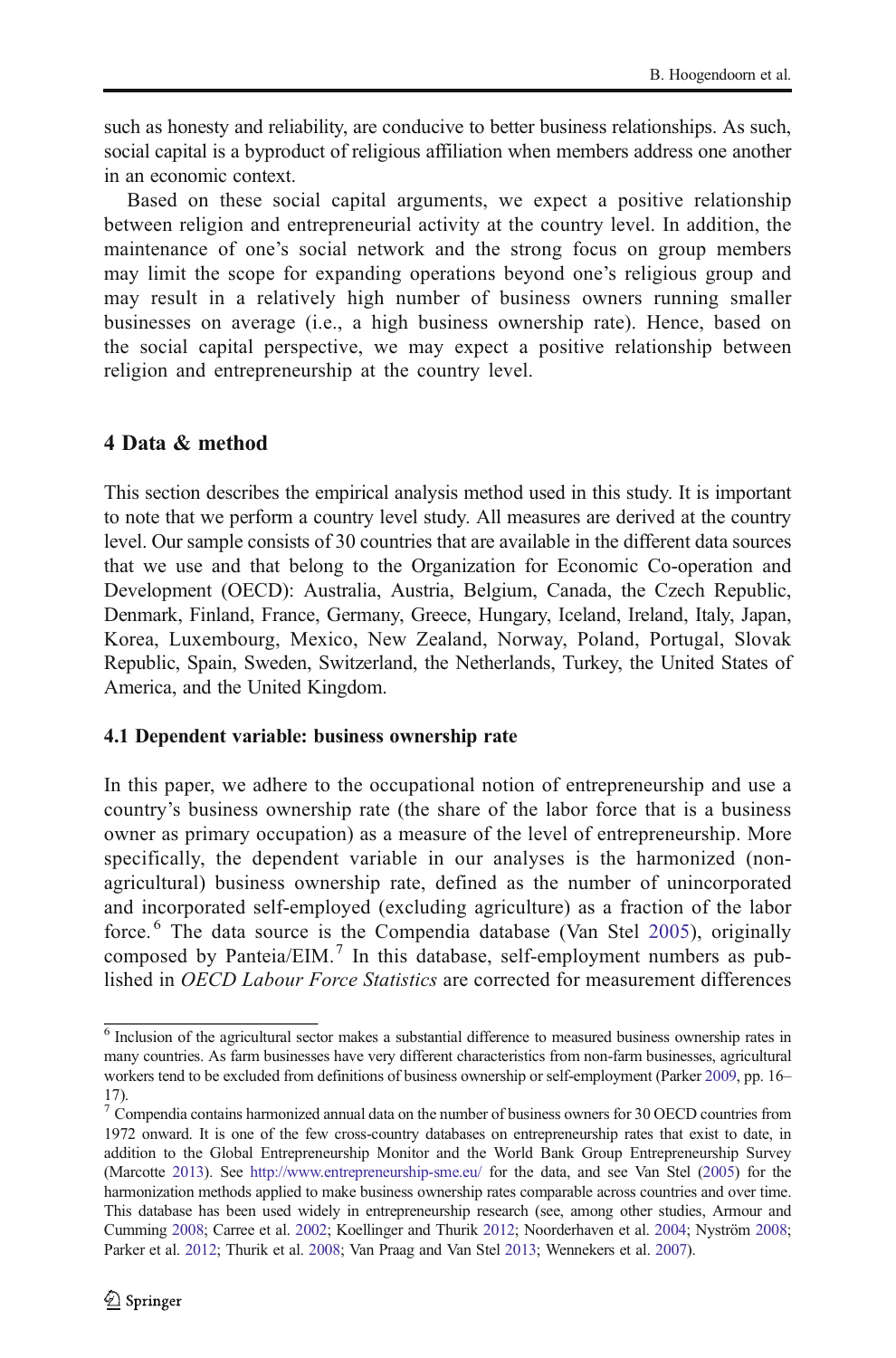across countries and over time and thus harmonized.<sup>8</sup> This variable is available for each year for the 1972–2012 period.

### 4.2 Independent variables: dimensions of religion

Following Saroglou ([2011](#page-30-0)), we distinguish between four dimensions of religion representing different psychological processes: belonging, believing, bonding, and behaving. This distinction is particularly useful in the context of this study, as these dimensions are assumed to be universally present albeit different across religions and cultural contexts in terms of their intensity and modes of expression (Saroglou [2011\)](#page-30-0). Although distinguishing between dimensions is not new (Glock [1962](#page-29-0); Tarakeshwar et al. [2003;](#page-30-0) Verbit [1970\)](#page-31-0) Saroglou's Big Four Religious Dimensions integrates and extends previous work, offers a meaningful organization to the variation of religious forms and is fit to cross-country research. Belonging refers to belonging to a religious community or (transhistorical) group with a common history and future. This dimension relates to social processes of in-group identification serving as a reference point for shared norms and what is considered socially desirable. Believing is considered a basic universal aspect of religion. Contrary to belonging, believing concerns a cognitive function of religion and refers to external transcendence expressed by most religions by the existence of one or several gods. Belief in some form of transcendence is related to ideas regarding what is considered "truth" and processes of giving meaning. Bonding refers to "self-transcendent experiences that bond the individual with what it perceives to be the transcendent 'reality' with others, and/or with the inner-self" (Saroglou [2011,](#page-30-0) p. 1326). Bonding can be expressed as participating in public rituals such as church attendance and/or private spiritual practices such as prayer and meditation. Behaving refers to the behavior of an individual according to the norms and moral standards associated with one's religious convictions. In sum, the four dimensions of belonging, believing, bonding, and behaving represent the social, cognitive, emotional, and moral elements of religion, respectively (Saroglou [2011](#page-30-0)).

Our four main independent variables are measures of the belonging, believing, bonding, and behaving dimensions of religion. All measures are obtained from the European Value Survey (EVS [2011](#page-29-0)). For belonging, we use the responses to the question 'Do you belong to a religious denomination?' (yes/no). For believing, the question 'Do you believe in God?' (yes/no) is used. For *bonding*, answers to the question 'Do you take time for prayer/meditation' (yes/no) are used. Finally, for behaving, we use the subjective evaluation of the importance of God in someone's life ("How important is God in your life?"). Answer categories range from 1 indicating "not at all" to 10 indicating "very important". The mean values per country are divided by 10 to rescale this variable to a value between 0 and 1. We derive the religion measures from the individual-level responses by averaging the responses at the country level. If a country-wave observation was not available in the EVS, we took it from the World Value Survey if available there (Inglehart et al. [1998](#page-29-0)). The four waves of data collection

 $8$  Data taken directly from the OECD Labour Force Statistics suffer from a lack of comparability across countries and over time. In particular, owner-managers of incorporated businesses (OMIBs) are counted as self-employed in some countries, and as employees in other countries. Also, the raw OECD data suffer from many trend breaks relating to changes in self-employment definitions (Van Stel [2005\)](#page-31-0).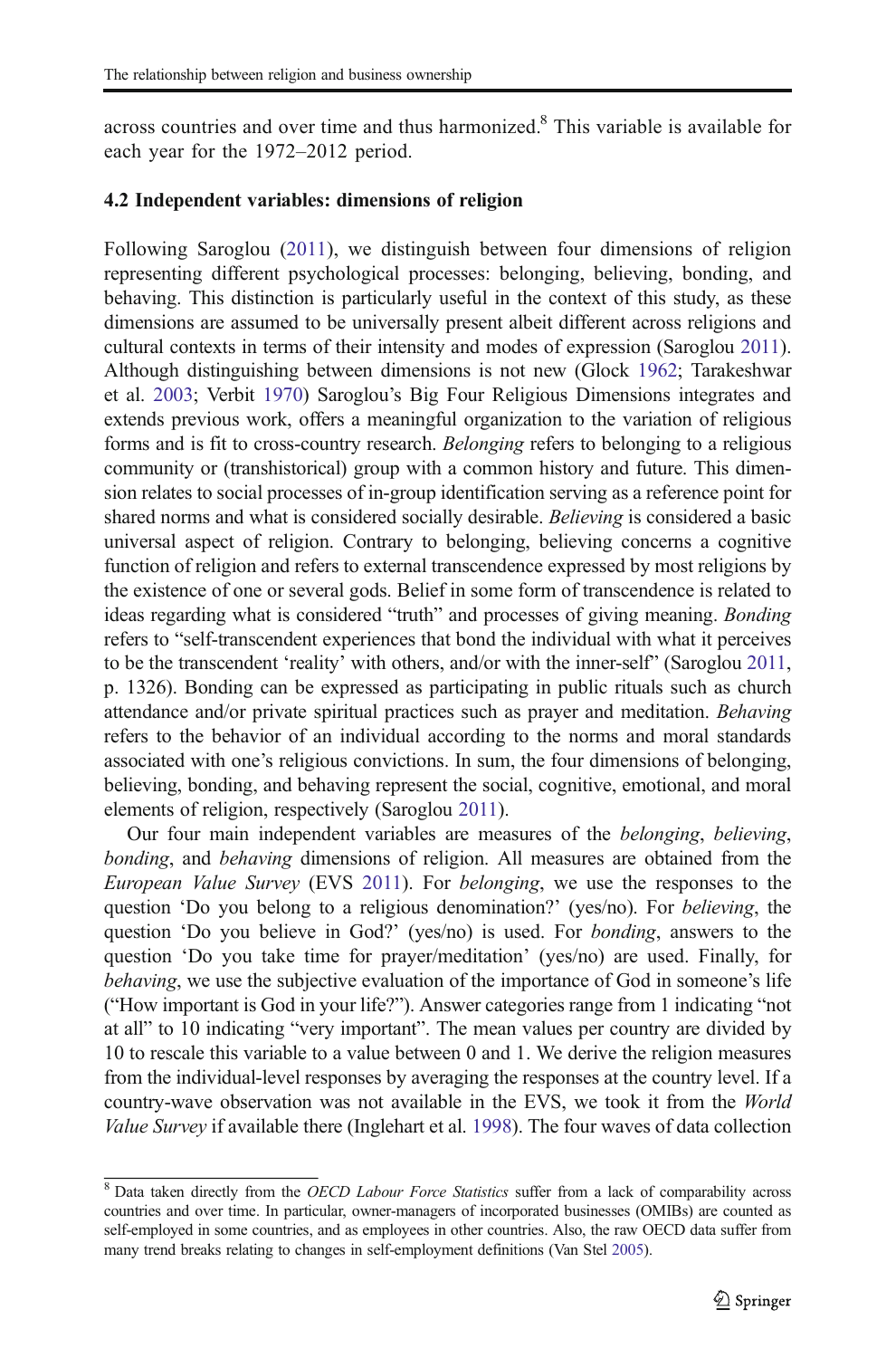in EVS are for the 1981–1984, 1990–1993, 1999–2001, and 2008–2010 periods. We selected waves 1 (1981–1984), 2 (1989–1993), 4 (1999–2004), and 5 (2005–2007) from the WVS as comparable times of data collection for imputation.

### 4.3 Control variables

Our main control variable is the level of economic development as measured by *real* per capita income (source: OECD National Accounts). It is well documented that selfemployment rates depend on several mechanisms related to the level of economic development. These mechanisms include the transition from an agricultural economy to an economy dominated by manufacturing and subsequently to a service economy. Other mechanisms include the rise in real wages relative to entrepreneurial income (Lucas [1978\)](#page-30-0) and the varying importance of scale economies based on the level of economic development. For an overview, see Wennekers et al. ([2010](#page-31-0)). Overall for the OECD countries in our sample, we expect a negative association between per capita income and business ownership.

We also include the *female share in the labor force* (source: OECD Labour Force Statistics). As business ownership rates tend to be lower for females than for males, a higher share of women in the labor force is expected to be negatively related to business ownership at the country level. The employment share of services in the economy (source: OECD National Accounts) is expected to be positively related to the economywide business ownership rate, as self-employment rates are higher in services than in other more capital-intensive sectors of economic activity. The sign of labor productivity (source: OECD National Accounts) is indeterminate from theory. On the one hand, high levels of productivity raise competitiveness and potential profits, making entrepreneurship an attractive option. On the other hand, high productivity levels often translate into high wages, making wage-work relatively attractive. The expected sign of population density (source: OECD Labour Force Statistics and Grote Winkler Prins encyclopedia) is positive because of the high local demand and agglomeration advantages, making entrepreneurship an attractive option in densely populated areas. Tax revenues as a percentage of GDP (source: OECD Revenue Statistics) is expected to be negatively related to business ownership, as a high-tax environment decreases the appeal of operating a business. The association between  $R&D$  as a percentage of GDP (source: OECD Science, Technology and R&D indicators) and business ownership is expected to be negative because R&D activity is dominated by large firms (Cohen and Klepper [1992;](#page-29-0) Sørensen and Stuart [2000\)](#page-30-0). The gross replacement rate (GRR; source OECD Benefits and Wages data base) is expected to be negatively related to business ownership, as higher social security benefits typically favor wageearning employees and not self-employed individuals. Higher GRRs thus make selfemployment a less attractive labor market option. Higher tertiary education rates (source: World Bank EdStats data base) are associated with more successful entrepreneurs who run larger businesses on average. The number of business owners is therefore expected to be lower in such environments (Van Praag and Van Stel [2013\)](#page-30-0). The expected sign of the harmonized unemployment rate (HUR; source: OECD Main Economic Indicators) is indeterminate from theory. On the one hand, high levels of unemployment may lead to more necessity entrepreneurship as a result of unemployment. On the other hand, in high-unemployment environments, demand for products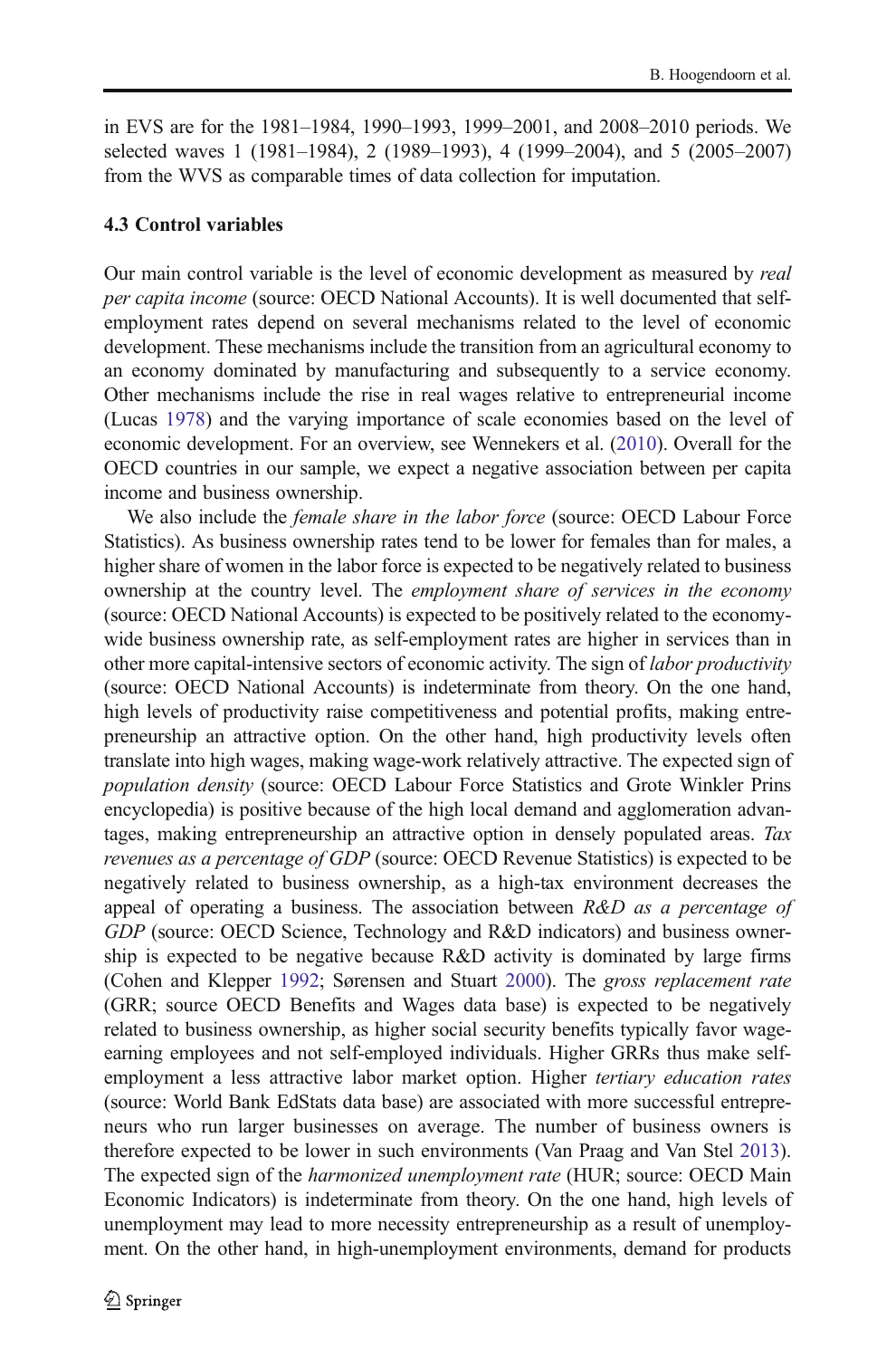and services may be lower, making entrepreneurship less attractive (Thurik et al. [2008\)](#page-30-0). Finally, the share of individuals in the 25–39 age category (source: US Census Bureau) may positively influence business ownership, as self-employment rates tend to be higher in this category. For more information regarding these control variables and how they influence the business ownership rate at the country level, we refer to Wennekers et al. [\(2007](#page-31-0)). Missing values for the controls variables were imputed by linearly interpolating variables (when earlier and later observations were available, as in Wennekers et al. [2007\)](#page-31-0).

### 4.4 Empirical model

We test for an association between religion and entrepreneurship at the country level. Because a country's composition of religious groups tends to change slowly over time (Maoz and Henderson [2013\)](#page-30-0) and because country differences in business ownership tend to be rather stable over time (Freytag and Thurik [2007](#page-29-0)), we focus on explaining variations across countries rather than explaining variations over time.<sup>9</sup> Accordingly, we use a pooled OLS estimator to explain the (non-agricultural) business ownership rate from our four different measures for religion (rather than a fixed effects estimator). As the European Value Survey was conducted in 1984, 1993, 2001, and 2010 (the end years of data collection), we selected these years for our analyses. Thus, the observations included for each country are approximately 9 years apart. We assume that these intervals are sufficiently long to consider the country samples for these years sufficiently independent to warrant pooling them in one regression. Nevertheless, we also cluster standard errors by country. Descriptive statistics of the dependent and independent variables in our sample are presented in Table [2](#page-13-0).

Our empirical strategy resembles that of Wennekers et al. [\(2007\)](#page-31-0). In each regression, we include GDP per capita and year dummies as our main control variables. In addition, we iteratively include the other control variables described in Section 3.3. In a final model, we include all variables that are found to be significant at the 10 % level when they are added individually to the base model (which includes a measure of religion plus the main control variables). The empirical results will shed light on which mechanism relating religion to entrepreneurship (values or social capital, see the Theoretical Development section) prevails at the country level.

# 5 Empirical results

The descriptive statistics of our sample (Table [2\)](#page-13-0) show that the average business ownership rate is rather stable over time. The rate increases from 10 to 11 % from 1984 to 2010. However, the development of this country average masks considerable variation in the business ownership rate across countries and over time. Where the percentage of individuals belonging to a religious denomination clearly decreases over time (from 87 % to 73 %), the percentages for the believing, bonding, and behaving

 $\frac{9}{9}$  Indeed, ANOVA tests show that the mean values (over the 4 waves) for the business ownership rate and the four religion dimensions differ significantly across countries, but the between-wave differences within countries for these variables are not statistically different across countries.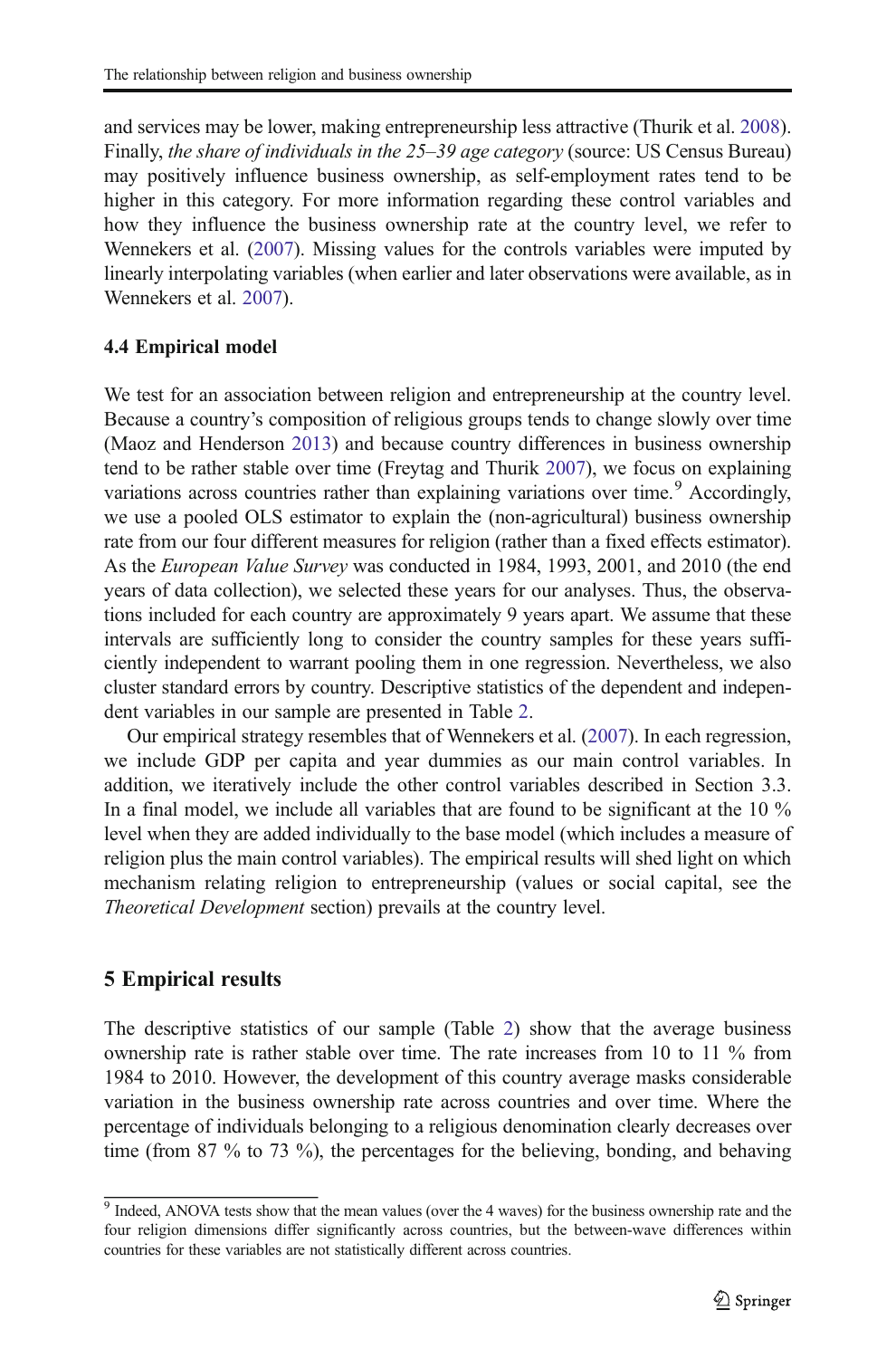|                         | Year       |            |            |            |
|-------------------------|------------|------------|------------|------------|
|                         | 1984       | 1993       | 2001       | 2010       |
| Business ownership rate | 0.10(0.04) | 0.11(0.04) | 0.11(0.04) | 0.11(0.04) |
| $N$ (countries)         | 25         | 30         | 30         | 30         |
| Belonging $(0-1)$       | 0.87(0.12) | 0.75(0.17) | 0.76(0.17) | 0.73(0.18) |
| $N$ (countries)         | 20         | 25         | 26         | 23         |
| Believing $(0-1)$       | 0.78(0.14) | 0.72(0.22) | 0.75(0.22) | 0.72(0.17) |
| $N$ (countries)         | 19         | 23         | 25         | 24         |
| Bonding $(0-1)$         | 0.60(0.16) | 0.60(0.18) | 0.65(0.17) | 0.62(0.16) |
| $N$ (countries)         | 14         | 23         | 26         | 30         |
| Behaving $(0-1)$        | 0.60(0.14) | 0.60(0.15) | 0.62(0.17) | 0.60(0.16) |
| $N$ (countries)         | 19         | 25         | 26         | 30         |

<span id="page-13-0"></span>Table 2 Descriptive statistics for dependent and independent variables included in the empirical analysis

Standard deviations between brackets

dimensions of religion are relatively stable over the period from 1984 to  $2010$ .<sup>10</sup> The correlation between the business ownership rate and religion is significantly positive for believing, bonding, and behaving. For belonging, the correlation is not significant (Table [3](#page-14-0)).

Table [4](#page-15-0) reports the results for the final models resulting from the iterative procedure described in the *Data & Method* section (for intermediate results, see Tables [5,](#page-20-0) [6,](#page-22-0) [7](#page-24-0) and [8](#page-26-0) in the appendix; note that only the significant control variables from Tables [5,](#page-20-0) [6,](#page-22-0) [7](#page-24-0) and [8,](#page-26-0) i.e. the final columns from these tables, come back in our main Table  $4$ <sup>11</sup>. These models explain the business ownership rate using the four dimensions of religion.<sup>12</sup> For *belonging* (Model 1), the final model includes the control variables GDP per capita, female labor share, tax revenues, and gross replacement rate. All these variables have a negative coefficient, as expected, but only GDP per capita is significant in the final model. In

<sup>&</sup>lt;sup>10</sup> This pattern is in line with the main trend in Western countries: A decreasing number of individuals belongs formally to a religious group, but religious beliefs and practices are still present in the population (Lambert

[<sup>2004,</sup>](#page-30-0) Norris en Inglehart 2004, Maoz and Henderson [2013\)](#page-30-0). <sup>11</sup> Note that in Tables [5](#page-20-0), [6](#page-22-0), [7](#page-24-0) and [8](#page-26-0), there is some volatility in the estimates for the religion dimensions across the various auxiliary regressions (i.e., model variants (1)-(10)). This volatility reflects small differences in estimation samples (due to missing observations for the control variable under consideration) as well as the non-inclusion of all relevant control variables as in the final models.

 $12$  The number of observations differs between the four models in Table [4](#page-15-0) because of missing values for some of the religion dimensions and for some of the control variables included in the final model specifications. See Tables [5](#page-20-0), [6](#page-22-0), [7](#page-24-0) and [8](#page-26-0) in the appendix.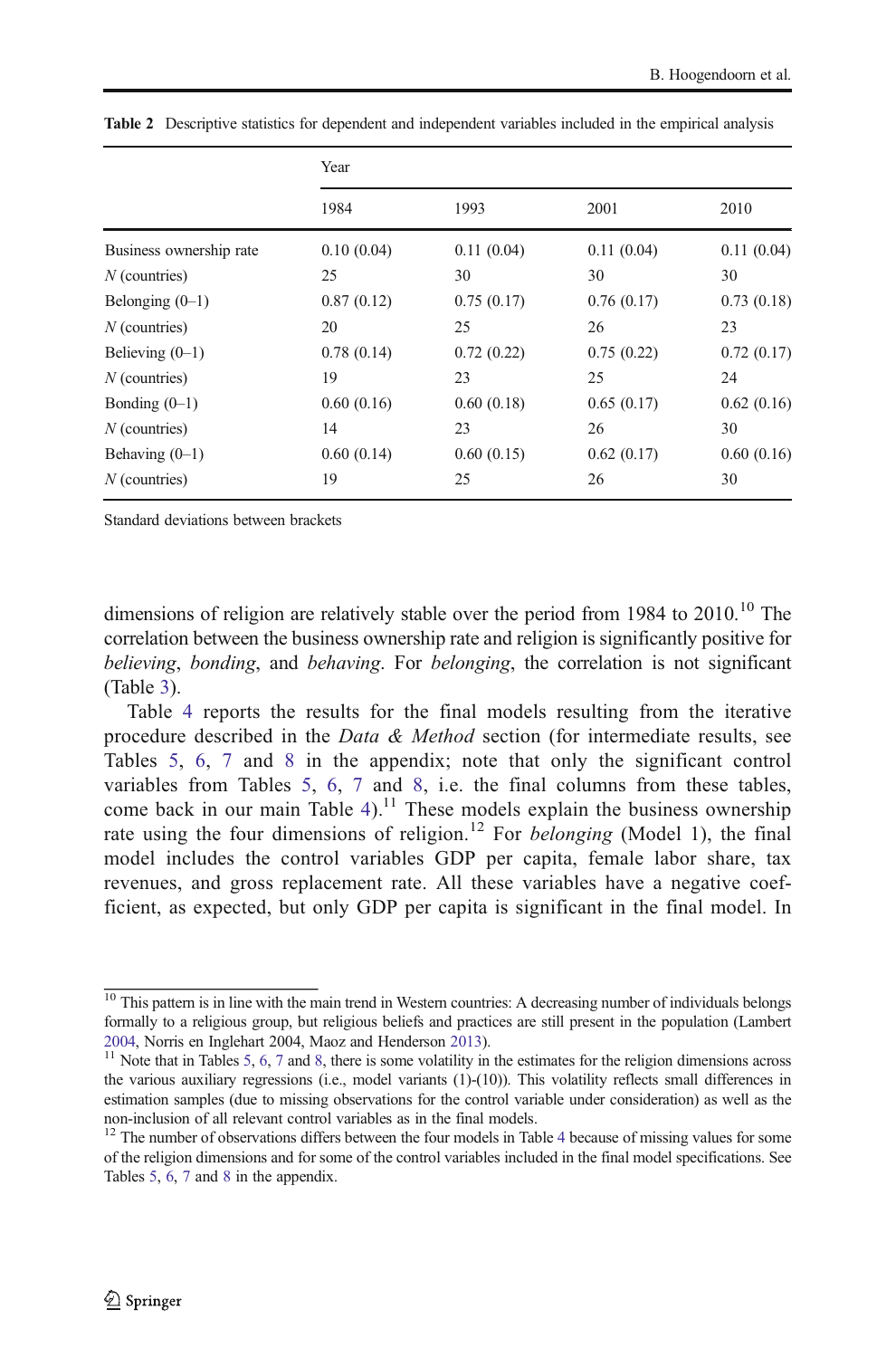|                         | Business ownership rate | Belonging | <b>Believing</b> | <b>Bonding</b> | Behaving |
|-------------------------|-------------------------|-----------|------------------|----------------|----------|
| Business ownership rate | 1.00                    |           |                  |                |          |
| N                       | 115                     |           |                  |                |          |
| Belonging               | $-0.03$                 | 1.00      |                  |                |          |
| N                       | 92                      | 94        |                  |                |          |
| Believing               | $0.36***$               | $0.52***$ | 1.00             |                |          |
| N                       | 89                      | 90        | 91               |                |          |
| Bonding                 | $0.30**$                | $0.45***$ | $0.64***$        | 1.00           |          |
| N                       | 93                      | 86        | 86               | 93             |          |
| Behaving                | $0.42***$               | $0.53***$ | $0.75***$        | $0.86***$      | 1.00     |
| N                       | 98                      | 92        | 90               | 93             | 100      |

<span id="page-14-0"></span>Table 3 Correlation table of dependent and independent variables included in the empirical analysis

 $* p < 0.05, ** p < 0.01, *** p < 0.001$ 

addition, the coefficient for *belonging* is not statistically significant. The final model does not include observations for New Zealand (because no measure for belonging is available for this country in our sample) or Mexico (because the gross replacement rate is not available for this country). The regression coefficient for belonging is also insignificant in a model that includes only GDP per capita and year dummies as control variables.

Model 2 includes the *believing* dimension of religion. The regression coefficient for believing is significantly positive at the 5% level, indicating that higher levels of *believing* are associated with higher levels of business ownership in a country. The coefficient of GDP per capita is also significant in this model and shows the expected negative sign. The coefficients for R&D and the gross replacement rate are both in the expected negative direction. The negative regression coefficient for the harmonized unemployment rate suggests that in high-unemployment environments, entrepreneurship is less attractive because of the lower demand for products and services. The results of the final model in Model 2 are based on 26 countries, because R&D is not available for Korea, New Zealand and Switzerland, and the GRR for Korea and Mexico in the years in which believing is available.

For *bonding*, we find in Model 3 that *bonding* is not significantly associ-ated with the business ownership rate  $(p=0.64)$ . GDP per capita, female labor share, tax revenues, the gross replace rate and the harmonized unemployment are included as control variables in the final model. All signs of the regression coefficients for these variables are in the expected direction. Mexico is not included in the final model sample, for the same reason as in Model 1.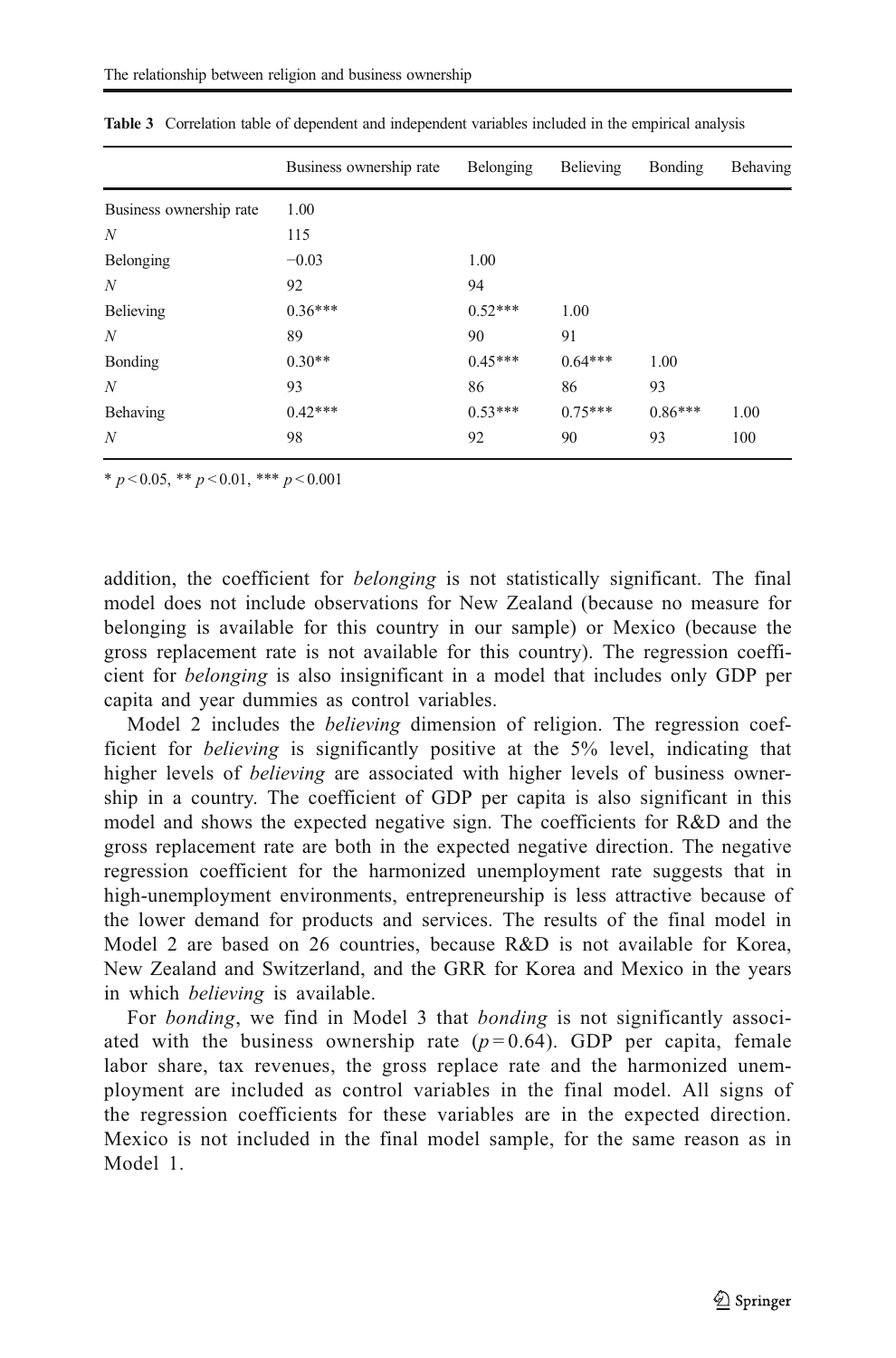|                                   | (1)       | (2)        | (3)        | (4)         |
|-----------------------------------|-----------|------------|------------|-------------|
| Belonging                         | $-0.002$  |            |            |             |
|                                   | (0.032)   |            |            |             |
| Believing                         |           | $0.059**$  |            |             |
|                                   |           | (0.025)    | 0.020      |             |
| Bonding                           |           |            |            |             |
| Behaving                          |           |            | (0.043)    | $0.095**$   |
|                                   |           |            |            | (0.044)     |
| GDP per capita                    | $-0.024*$ | $-0.026*$  | $-0.035**$ | $-0.032***$ |
|                                   | (0.014)   | (0.015)    | (0.013)    | (0.011)     |
| Female labor share                | $-0.301$  |            | $-0.312$   |             |
|                                   | (0.248)   |            | (0.227)    |             |
| Share services                    |           |            |            |             |
| Labor productivity                |           |            |            |             |
| Population density                |           |            |            | $0.072*$    |
|                                   |           |            |            | (0.041)     |
| Tax revenues                      | $-0.046$  |            | $-0.046$   |             |
|                                   | (0.136)   |            | (0.152)    |             |
| Research & development            |           | $-1.160**$ |            |             |
|                                   |           | (0.553)    |            |             |
| Gross replacement rate            | $-0.041$  | $-0.035$   | $-0.031$   | $-0.043$    |
|                                   | (0.049)   | (0.029)    | (0.045)    | (0.029)     |
| Tertiary education                |           |            |            |             |
| Harmonized unemployment rate      |           | $-0.286**$ | $-0.223*$  | $-0.141$    |
|                                   |           | (0.107)    | (0.124)    | (0.123)     |
| Share of $25-39$ age group in     | 0.015     |            |            |             |
| adult population                  | (0.175)   |            |            |             |
| Year dummy 1993                   | 0.017     | $0.014**$  | $0.024**$  | 0.008       |
|                                   | (0.011)   | (0.006)    | (0.010)    | (0.007)     |
| Year dummy 2001                   | $0.031**$ | 0.012      | $0.032**$  | 0.014       |
|                                   | (0.015)   | (0.009)    | (0.012)    | (0.010)     |
| Year dummy 2010                   | $0.035*$  | $0.022**$  | $0.042**$  | $0.022**$   |
|                                   | (0.019)   | (0.010)    | (0.017)    | (0.010)     |
| Constant                          | $0.266**$ | $0.137***$ | $0.289***$ | $0.091**$   |
|                                   | (0.111)   | (0.027)    | (0.091)    | (0.034)     |
|                                   |           |            |            |             |
| $\boldsymbol{N}$                  | 81        | 75         | 83         | 87          |
| $N$ (countries)<br>$\mathbb{R}^2$ | 28        | 26         | 29         | 29          |
|                                   | 0.310     | 0.344      | 0.352      | 0.330       |

<span id="page-15-0"></span>Table 4 The association between religion and the business ownership rate

Dependent variable is the (non-agricultural) business ownership rate. Results are from a pooled sample estimation for 1984 (reference year), 1993, 2001 and 2010. Standard errors are reported between brackets and clustered by country

\*  $p < 0.10$ , \*\*  $p < 0.05$ , \*\*\*  $p < 0.01$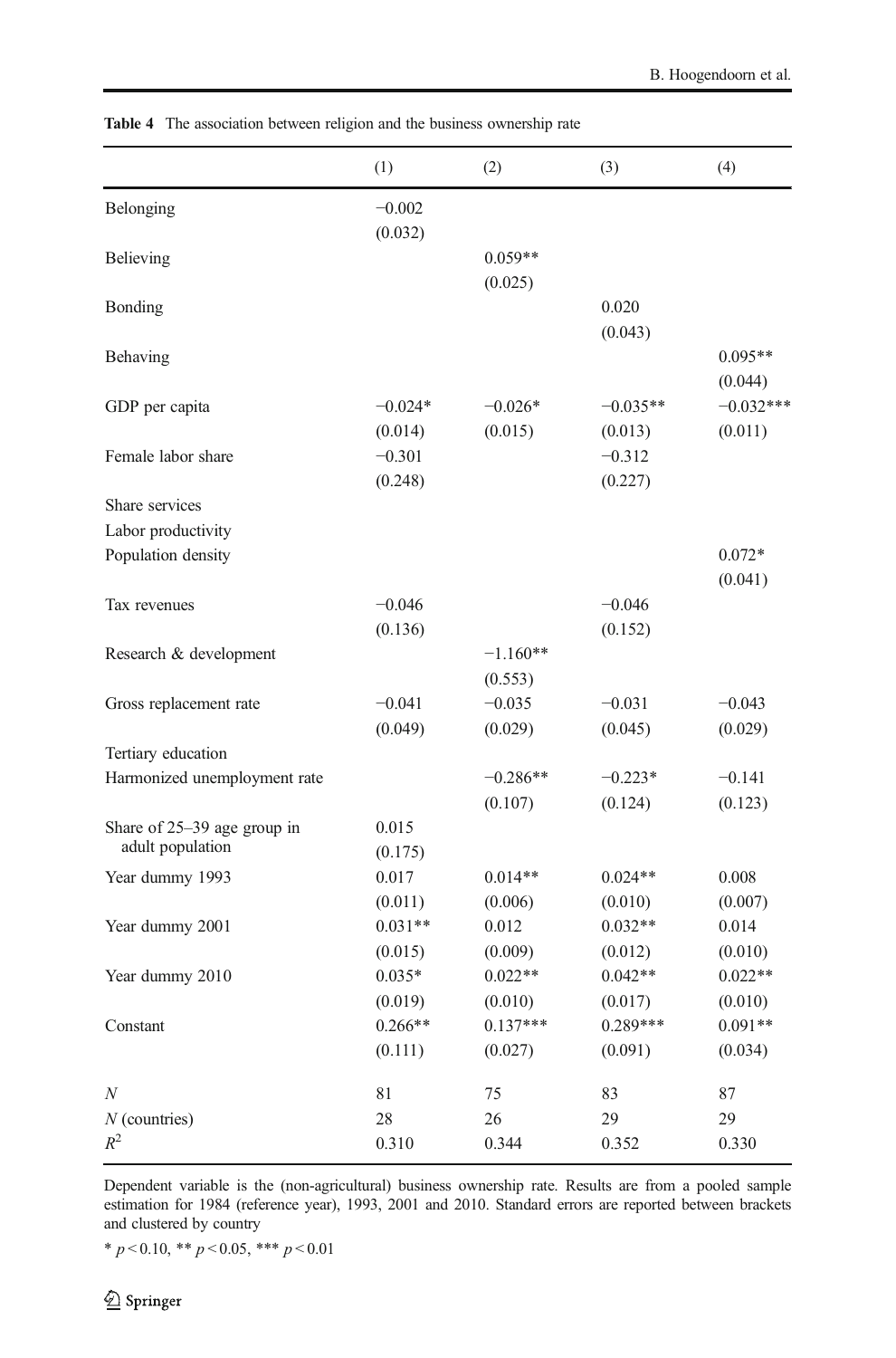Finally, Model 4 shows the regression results for the behaving dimension of religion. Behaving is positively associated with the business ownership rate in this model  $(p=0.042)$ . The signs of the regression coefficients for the control variables are in the expected direction, and significant for GDP per capita, population density, gross replacement rate and the harmonized unemployment rate. Again, Mexico is not included in the final model sample.

The Variance Inflation Factors of the variables in the four final models do not indicate problems with multicollinearity (all below 3.5). As a robustness check on the possible influence of missing observations on the regression results, we imputed the country mean (per year) for each missing value of each variable. Subsequently, we reran the four final models (with  $30 \times 4 = 120$ ) observations each now). The regression coefficients we obtained for the four religion dimensions are similar in sign, magnitude and significance as those in the main analysis. In addition, as a robustness check on the possible influence of outliers, we determined the observations with an absolute standardized residual larger than 2 in the four final models and reran the regressions without these observations. The regression coefficients we obtained for the four religion dimensions are also qualitatively similar to those in the main analysis. Finally, to address the relatedness between religion and culture we include Hofstede's well-known cultural dimensions (Hofstede et al. [2010\)](#page-29-0) in the four final models. The inclusion of Hofstede's dimensions does not change the regression coefficients for the religion dimensions qualitatively (see Table [9](#page-28-0)).

# 6 Discussion

The empirical results show a significantly positive association between behaving and believing on the one hand, and a country's business ownership rate on the other hand. In the case of belonging and bonding, we do not observe a significant association. A positive relationship between religion and the business ownership rate is revealed for those dimensions that reflect the internal aspects of religiosity, i.e., believing in God and the importance of God in one's life. We do not observe a relationship for those dimensions that reflect an external manifestation of religion, i.e., affiliation and frequency of practice. With regard to this latter observation, it has been suggested that in highly secularized societies, as is the case for the majority of countries in our sample, the external manifestation of religion is less pronounced, whereas being religious is more reflected as an intrinsic orientation (Hodge [2003](#page-29-0); Inglehart and Baker [2000;](#page-29-0) Saroglou [2011](#page-30-0)). More specifically, many individuals in the analyzed countries formally belong to a specific religion (belonging); however, their affiliation does not necessarily provide guidelines for everyday life and motivational goals. On the contrary, believing in God or some type of transcendence (believing) and related norms and moral standards reflected in one's behavior (behaving) provide guidelines for what is socially (un)desirable and may thus influence actual behavior in everyday life, including occupational choice. These processes may or may not occur in organized contexts but are likely to be reflected at different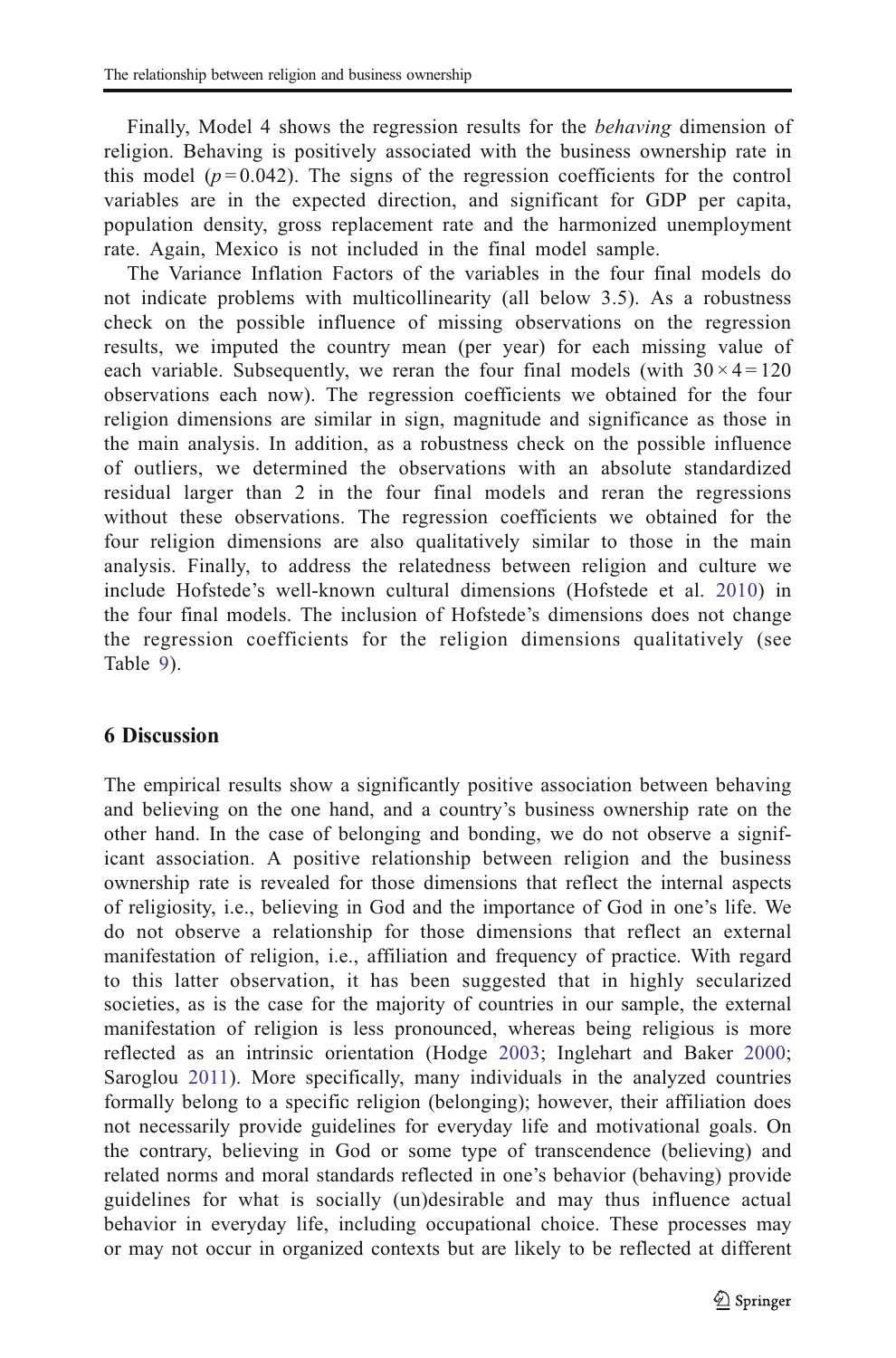levels of abstraction, including the country level. These findings may be in line with the view that values are typically determined early in life and tend to endure over time (Barnouw [1985](#page-28-0); Hofstede et al. [2010](#page-29-0); Inglehart and Baker [2000](#page-29-0)) whereas external manifestations of religion such as frequency of practice may be more prone to change. In this respect, a fruitful path for future research complementing the current study may include intergenerational shifts in values that may take place. Rather than country level data, studying the values that parents transmit to their children and its effects later in life with respect to occupational choices requires panel data at the individual level.

Interestingly, our findings are consistent with the study of Parboteeah et al. [\(2015](#page-30-0)): using a sample of predominantly Christian countries, they find that believing in God is positively related to a country's rate of self-employment, but they do not find evidence for more external manifested proxies for religion (i.e., the frequency of church attendance and the presence of state religion). Potential explanations may be found in psychological research on religion and dogmatism that is, unjustified certainty regarding a set of principles laid down by an authority even in the face of disconfirming evidence (Roccas [2005;](#page-30-0) Saroglou [2002\)](#page-30-0). In particular, values associated with religious dogmatism or "classic religiosity" (primarily the belonging dimension), such as high levels of preference for order and predictability, discomfort with ambiguity, and close-mindedness (Saroglou [2002](#page-30-0)), are more in conflict with entrepreneurial values than religious aspects not directly related to religious dogmas (i.e. emotionality, spirituality, quest of meaning and values). Nevertheless, our findings indicate that studies on the relationship between religion and entrepreneurship should carefully select the levels of measurement and provide justification for analyzing the influence of the distinct dimensions of religion separately.

Regarding the relative importance of the value versus social capital perspective, at first glance, the positive coefficient suggests that at the country level, the social capital mechanism prevails over the value mechanism. The findings appear to be consistent with the interpretation that countries with high levels of social capital (e.g., countries scoring high in the religion dimensions) are the countries with the highest business ownership rates. At the same time, as a high business ownership rate is associated with a lower average firm size, countries that are strong in the believing and behaving dimensions also have a lower average firm size, suggesting that religious people are strong in terms of establishing businesses but have a lower tendency to expand these businesses. On the one hand, this phenomenon may relate to the "protected market hypothesis" (Aldrich et al. [1985;](#page-28-0) Aldrich and Waldinger [1990](#page-28-0)), which postulates that when an initial market for a business remains limited to a specific community, such as a religious-ethnic group, its potential for growth is limited. On the other hand, the opposing values of religious individuals and values associated with entrepreneurship may also limit the willingness to grow a business and the drive for personal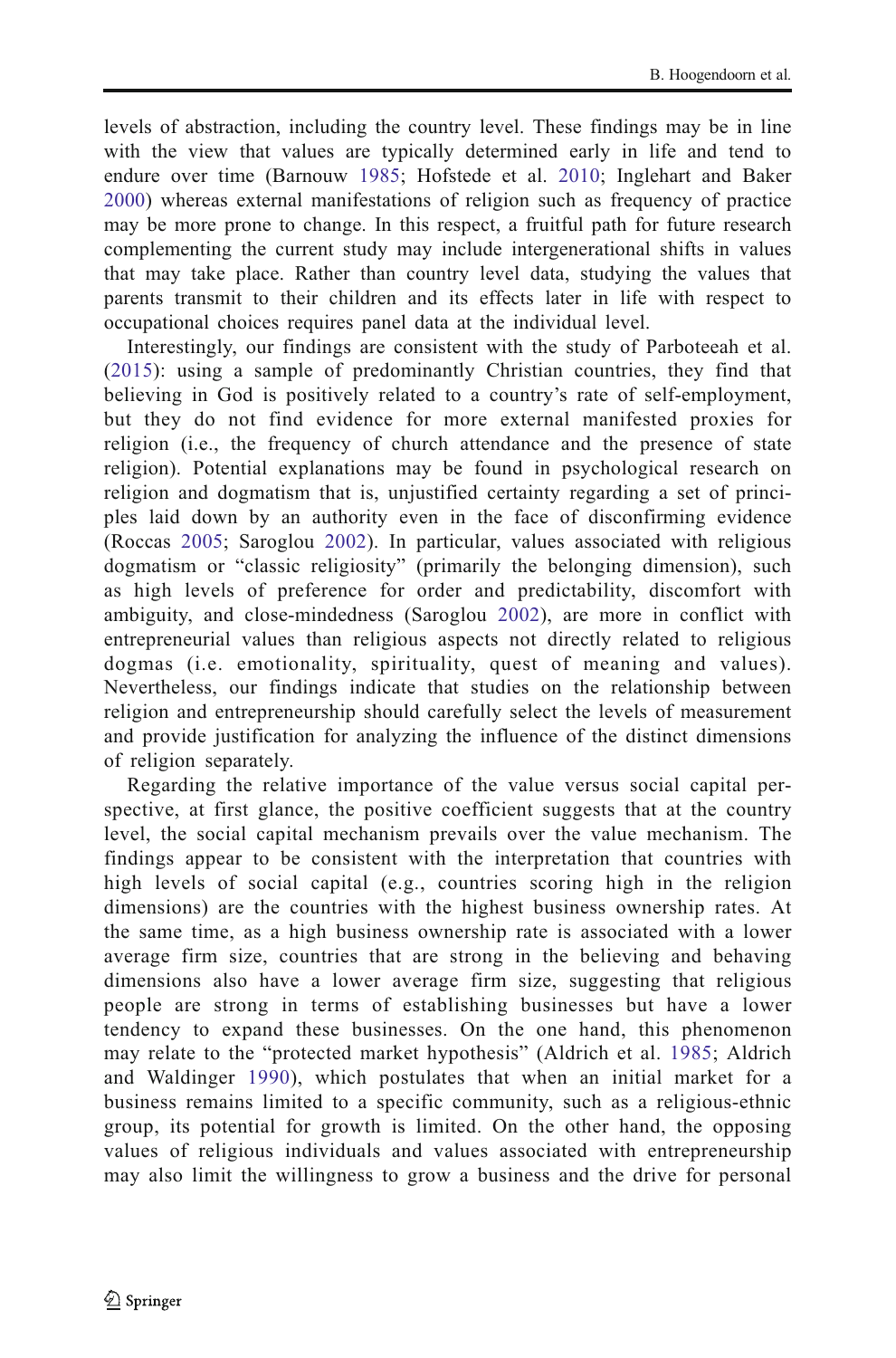success and ambition, in line with Schwartz's Value Theory, and resulting in smaller scale types of entrepreneurial activity. As such, a fruitful path for future research is to include other measures of entrepreneurship which emphasize different values, such as measures for ambitious entrepreneurship and high-growth entrepreneurship, and to relate them to religion.

A limitation of our data sample of OECD countries is that our results are not necessarily valid outside the context of these countries. Specifically, most countries in our sample are developed countries which are dominated by Christianity. Hence, our results may not be generalized to developing countries or countries dominated by other religions. Moreover, Western countries are special in the sense that a decreasing number of individuals belongs formally to a religious group, whereas the reverse pattern is true for the rest of the world (Norris and Inglehart [2004;](#page-30-0) Maoz and Henderson [2013](#page-30-0)). Another limitation concerns our relatively small sample of around 90 data points from 30 OECD countries. One may argue that the small number of significant relationships revealed might be the result of the sample size because small effects could not be detected. However, the inclusion of multiple observations per country helped to increase the power of the statistical analysis. Moreover, as regards our religion variables, we consider it unlikely that our indicators of belonging and bonding are insignificant due to the low number of observations, as absolute t-values are extremely low (below 0.5).

We also emphasize that the time dimension of the relationship between religion and entrepreneurship can more deeply be analyzed if more data over longer time periods become available. Greater data availability could help to shed light on possible causal relationships between these two phenomena, whereas our study provides insight into the cross-country association between religion and entrepreneurship. Nevertheless, under certain conditions, it is still possible to make statements regarding developments over time based on our regression estimates. In particular, due to our cross-country estimation, developments over time (e.g., in levels of economic development, religion, or business ownership) need to be interpreted relative to other countries. For instance, if a country receives more migrants than other countries, its religious composition might change relative to other countries (thereby affecting crosscountry variation in the religion dimensions). In this context of country developments in deviation from other countries, our estimates may be used for explaining developments of the business ownership rate, in spite of the estimations being cross-sectional in nature.

Finally, we acknowledge that although studying the relation at the country level has certain advantages (as outlined in the Introduction), there are disadvantages as well. For instance, by aggregating data, meaningful variance across individuals within a country is lost (Hofmann [1997\)](#page-29-0). Applying multilevel approaches is therefore also a promising route for future research in this field.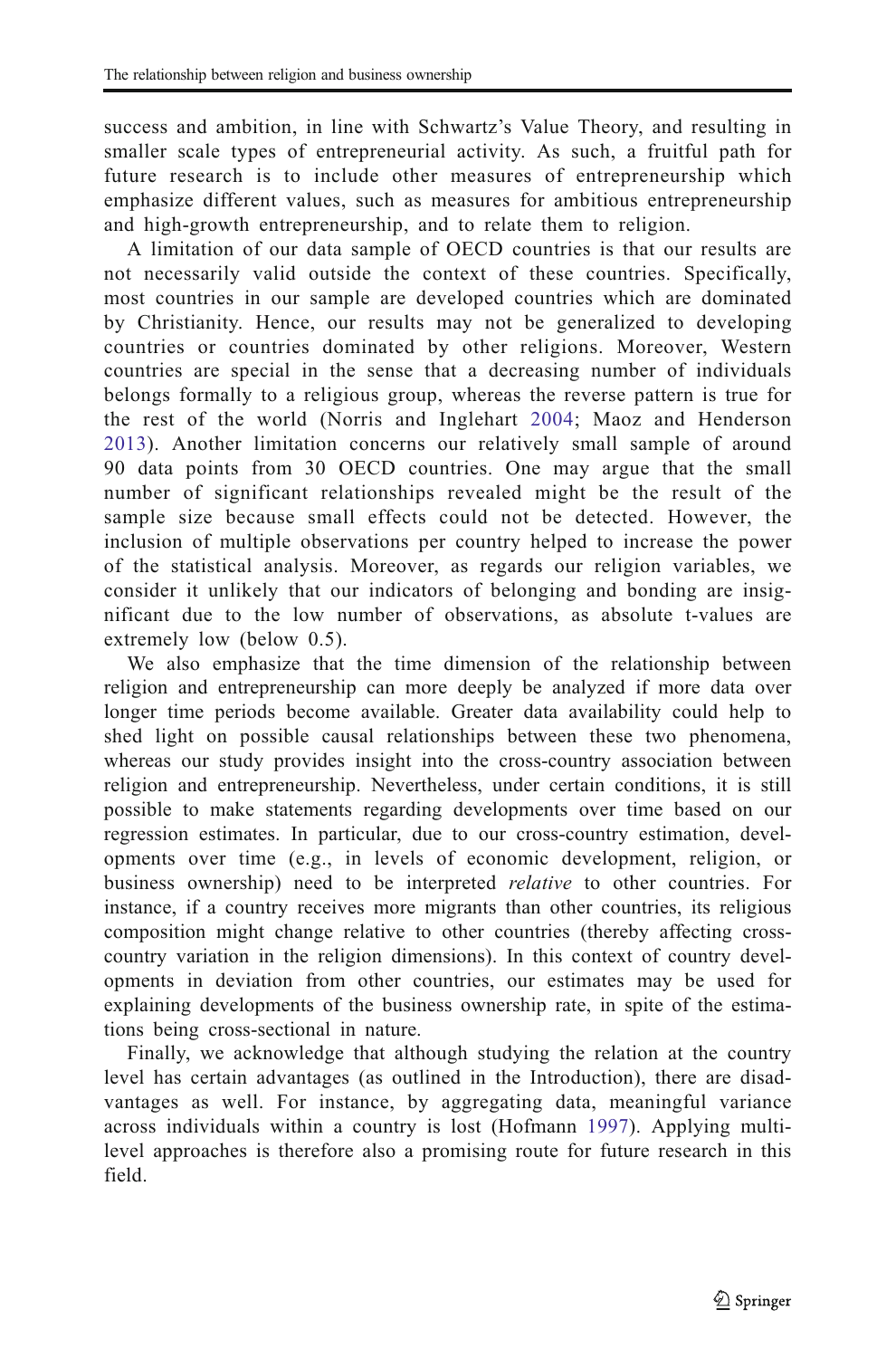# 7 Conclusion

Our systematic cross-country analysis contributes to our understanding of the complex relation between religion and entrepreneurship at the country level. In this regard, at least three complexities may be distinguished. First, the use of four different measures of religion that differentiate between four dimensions of religion (belonging, believing, bonding, and behaving) provides a broader view of this topic than earlier studies. The result indicating that only certain aspects of religion (i.e. intrinsic religious aspects) are associated with the business ownership rate contributes to our understanding of the persistent differences in entrepreneurship rates that exist between countries (Freytag and Thurik [2007](#page-29-0)).

Second, the relation between religion and entrepreneurship is also complex because different explanations are at play. In particular, as explained in [Section 3](#page-6-0), the values perspective emphasizes that the values that are important for religious individuals differ from those deemed important by entrepreneurs, thereby predicting a negative relation between religion and entrepreneurship. In contrast, the social capital perspective emphasizes that being strongly embedded in a social context such as a religious community provides important benefits for entrepreneurship, in particular benefits related to having a strong network. Hence, the social capital perspective predicts a positive relation. Our empirical results suggest that the social capital arguments dominate, at least when internal aspects of religiosity are concerned.

Third, although we have been explaining cross-country differences, under certain conditions outlined in the Discussion section, our estimates allow us to speculate about developments of religion and entrepreneurship at the country level in light of ongoing economic development. Inglehart and Baker ([2000](#page-29-0)), for example, observe that despite a decline in participation in organized religion, religious beliefs persist, and spirituality (i.e., internal aspect related to religiosity) becomes more widespread when countries reach more advanced stages of economic development. Assuming these observations of Inglehart and Baker are correct, it would imply that our estimated negative impact of economic development (GDP per capita) on the business ownership rate, would be partly offset by an increasing part of the population that believes and behaves according to religious values, as we found that these internal aspects of religiosity are positively related to business ownership.

The recent publication of several studies on the relationship between religion and entrepreneurship indicates the interest of the scientific community in this topic. Our study shows that it is relevant to consider which dimension of religion is used in this type of research. We conclude that religion is associated with the business ownership rate via the internal aspects of religiosity, i.e., believing in God and the importance of God in one's life, rather than through external manifestations of religion, i.e., affiliation and frequency of religious practice. The results in this paper indicate that research in this direction is clearly warranted.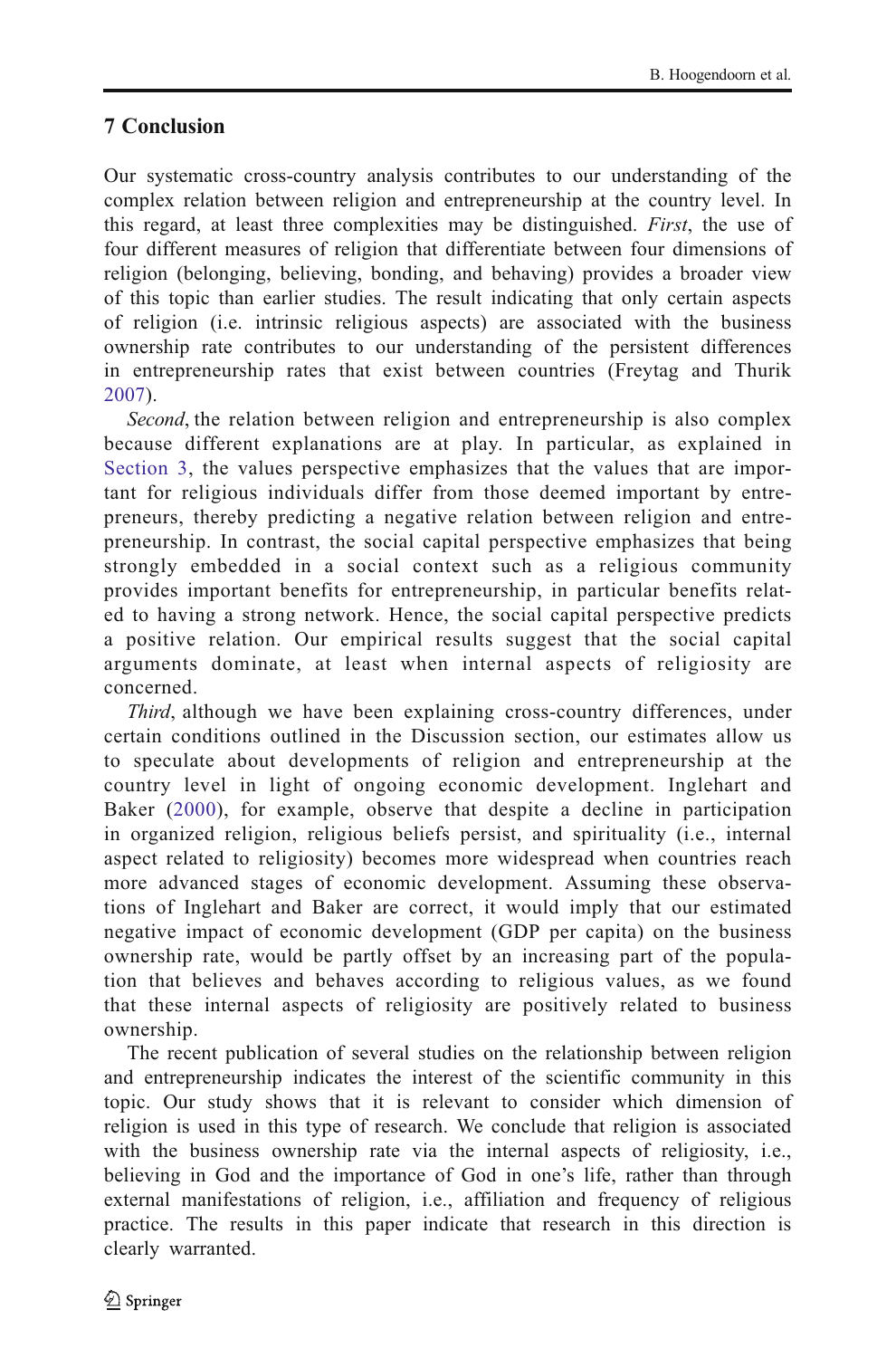<span id="page-20-0"></span>

| Table 5 The association between religion (Belonging) and the business ownership rate |              |            |          |          |                          |             |                   |                         |               |                |          |          |
|--------------------------------------------------------------------------------------|--------------|------------|----------|----------|--------------------------|-------------|-------------------|-------------------------|---------------|----------------|----------|----------|
|                                                                                      | Baseline (1) |            | $\odot$  | $\odot$  | $\widehat{\mathfrak{t}}$ | <u>ර</u>    | $\widehat{\circ}$ | $\widehat{\mathcal{C}}$ | $\circledast$ | $\circledcirc$ | (10)     | Final    |
| Belonging                                                                            | $-0.004$     | $-0.014$   | $-0.007$ | $-0.008$ | 0.031                    | $-0.011$    | $-0.014$          | 0.006                   | $-0.013$      | 0.004          | $-0.022$ | $-0.002$ |
|                                                                                      | (0.029)      | (0.027)    | (0.029)  | (0.029)  | (0.041)                  | (0.027)     | (0.023)           | (0.030)                 | (0.029)       | (0.028)        | (0.034)  | (0.032)  |
| GDP per capita                                                                       |              |            |          |          |                          |             | $-0.022$          |                         |               |                |          |          |
|                                                                                      | (0.014)      | (0.013)    | (0.016)  | (0.034)  | (0.013) (0.011)          |             | $(0.017)$         | (0.011)                 | (0.016)       | (0.013)        | (0.012)  | (0.014)  |
| Female labor share                                                                   |              | $-0.359**$ |          |          |                          |             |                   |                         |               |                |          | $-0.301$ |
|                                                                                      |              | (0.175)    |          |          |                          |             |                   |                         |               |                |          | (0.248)  |
| Share services                                                                       |              |            | $-0.025$ |          |                          |             |                   |                         |               |                |          |          |
|                                                                                      |              |            | (0.076)  |          |                          |             |                   |                         |               |                |          |          |
| Labor productivity                                                                   |              |            |          | 0.143    |                          |             |                   |                         |               |                |          |          |
|                                                                                      |              |            |          | (0.122)  |                          |             |                   |                         |               |                |          |          |
| Population density                                                                   |              |            |          |          | 0.088                    |             |                   |                         |               |                |          |          |
|                                                                                      |              |            |          |          | (0.059)                  |             |                   |                         |               |                |          |          |
| Tax revenues                                                                         |              |            |          |          |                          | $-0.205***$ |                   |                         |               |                |          | $-0.046$ |
|                                                                                      |              |            |          |          |                          | (0.070)     |                   |                         |               |                |          | (0.136)  |
| Research & development                                                               |              |            |          |          |                          |             | $-1.140$          |                         |               |                |          |          |
|                                                                                      |              |            |          |          |                          |             | (0.718)           |                         |               |                |          |          |
| Gross replacement rate                                                               |              |            |          |          |                          |             |                   | $-0.069**$              |               |                |          | $-0.041$ |
|                                                                                      |              |            |          |          |                          |             |                   | (0.032)                 |               |                |          | (0.049)  |
| Tertiary education                                                                   |              |            |          |          |                          |             |                   |                         | 0.029         |                |          |          |
|                                                                                      |              |            |          |          |                          |             |                   |                         | (0.040)       |                |          |          |
|                                                                                      |              |            |          |          |                          |             |                   |                         |               |                |          |          |

# Appendix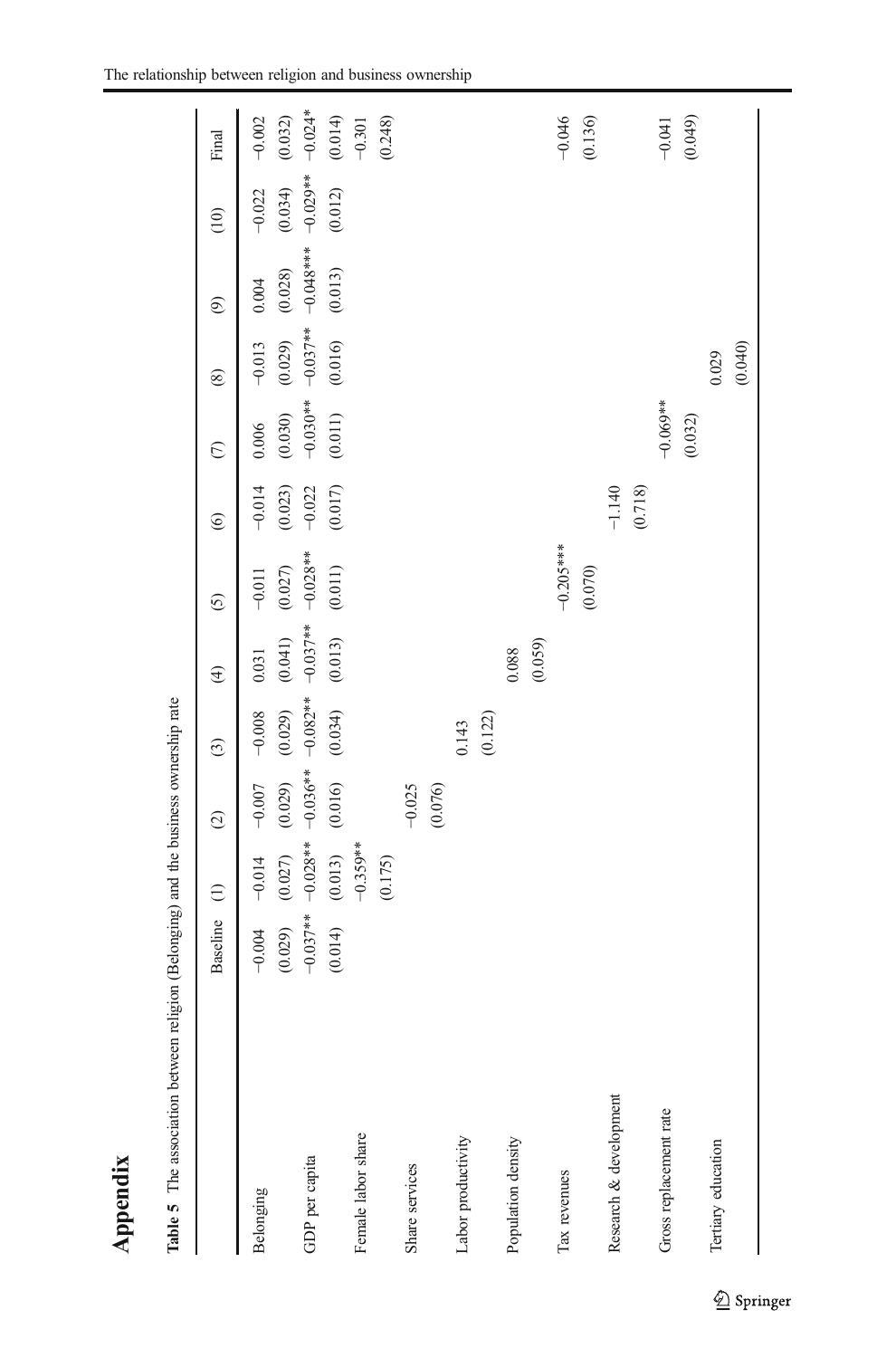| Table 5 (continued)                                                                                                                                                                                                                                                                          |                |                |                    |                |                |                |                |                 |               |                     |                     |                  |
|----------------------------------------------------------------------------------------------------------------------------------------------------------------------------------------------------------------------------------------------------------------------------------------------|----------------|----------------|--------------------|----------------|----------------|----------------|----------------|-----------------|---------------|---------------------|---------------------|------------------|
|                                                                                                                                                                                                                                                                                              | Baseline       | $\widehat{z}$  | $\widehat{\infty}$ | ල              | $\bigoplus$    | 6              | $\circledcirc$ | E               | $\circledast$ | ම                   | $\frac{10}{2}$      | Final            |
| Harmonized unemployment rate                                                                                                                                                                                                                                                                 |                |                |                    |                |                |                |                |                 |               | $-0.206$<br>(0.126) |                     |                  |
| Share of 25-39 age group in adult<br>population                                                                                                                                                                                                                                              |                |                |                    |                |                |                |                |                 |               |                     | $0.288*$<br>(0.164) | (0.175)<br>0.015 |
| Year dummy 1993                                                                                                                                                                                                                                                                              | 0.002          | 0.014          | 0.006              | 0.005          | $0.007$        | $0.007\,$      | 0.004          | 0.009           | $-0.003$      | 0.008               | 0.003               | 0.017            |
|                                                                                                                                                                                                                                                                                              | (0.009)        | (0.009)        | (0.009)            | (0.008)        | (0.010)        | (0.007)        | (0.009)        | (0.008)         | (0.012)       | (0.008)             | (0.008)             | (0.011)          |
| Year dummy 2001                                                                                                                                                                                                                                                                              | $0.021*$       | $0.029**$      | $0.022*$           | $0.021*$       | $0.025*$       | $0.020*$       | $0.021*$       | 0.019           | 0.013         | $0.022**$           | $0.027***$          | $0.031***$       |
|                                                                                                                                                                                                                                                                                              | (0.011)        | (0.013)        | (0.012)            | (0.011)        | (0.012)        | (0.010)        | (0.012)        | (0.012)         | (0.016)       | (0.010)             | (0.011)             | (0.015)          |
| Year dummy 2010                                                                                                                                                                                                                                                                              | $0.021*$       | $0.034**$      | $0.023*$           | 0.019          | $0.026*$       | $0.020*$       | $0.018\,$      | $0.021*$        | 0.006         | $0.028**$           | $0.035***$          | $0.035*$         |
|                                                                                                                                                                                                                                                                                              | (0.012)        | (0.016)        | (0.013)            | (0.012)        | (0.013)        | (0.011)        | (0.011)        | (0.011)         | (0.021)       | (0.012)             | (0.014)             | (0.019)          |
| Constant                                                                                                                                                                                                                                                                                     | $0.141***$     | $0.284***$     | $0.158***$         | $0.124***$     | $0.098**$      | $0.210***$     | $0.151***$     | $0.143***$      | $0.143***$    | $0.162***$          | 0.018               | $0.266***$       |
|                                                                                                                                                                                                                                                                                              | (0.028)        | (0.071)        | (0.044)            | (0.040)        | (0.039)        | (0.034)        | (0.023)        | (0.024)         | $(0.027)$     | (0.031)             | (0.063)             | (0.111)          |
|                                                                                                                                                                                                                                                                                              | $\overline{5}$ | $\overline{9}$ | $\overline{5}$     | $\overline{5}$ | $\overline{5}$ | $\overline{9}$ | 88             | $\overline{81}$ | 85            | 51                  | $\overline{6}$      | $\overline{81}$  |
|                                                                                                                                                                                                                                                                                              | 0.16           | 0.32           | 0.18               | 0.23           | 0.21           | 0.32           | 0.18           | 0.20            | 0.13          | 0.22                | 0.23                | 0.31             |
| Dependent variable is the (non-agricultural) business ownership rate. Results are from a pooled sample estimation for 1984 (reference year), 1993, 2001 and 2010. Standard errors are<br>reported between brackets and clustered by country<br>* $p < 0.10$ , ** $p < 0.05$ , *** $p < 0.01$ |                |                |                    |                |                |                |                |                 |               |                     |                     |                  |

B. Hoogendoorn et al.

 $\underline{\textcircled{\tiny 2}}$  Springer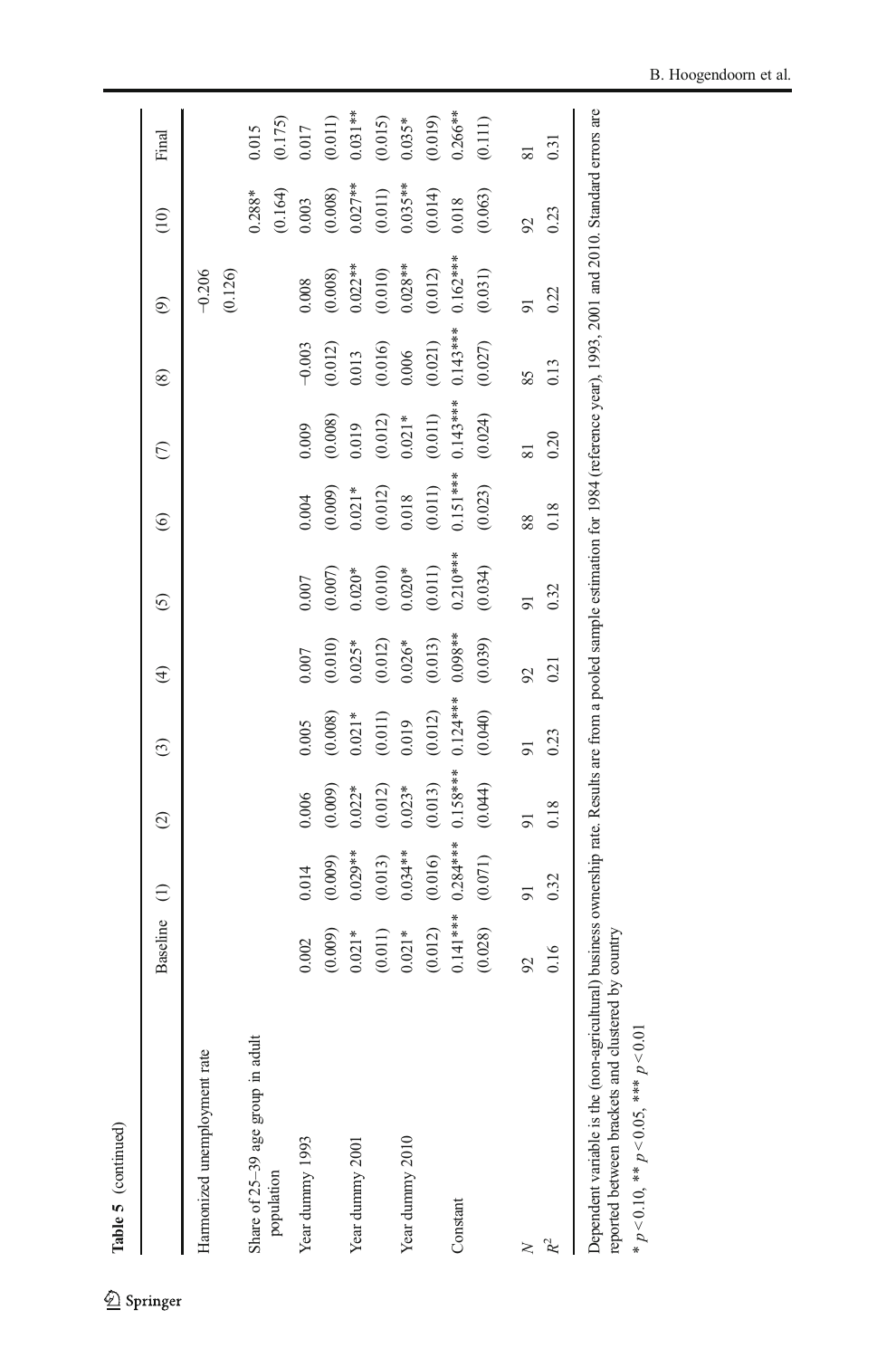<span id="page-22-0"></span>

|                              | Baseline (1) |          | $\odot$   | $\odot$    | $\widehat{\mathcal{F}}$ | $\odot$    | $\circledcirc$ | $\odot$   | $\circledast$ | $\circledcirc$ | $\begin{pmatrix} 1 & 0 \\ 0 & 0 \end{pmatrix}$ | Final      |
|------------------------------|--------------|----------|-----------|------------|-------------------------|------------|----------------|-----------|---------------|----------------|------------------------------------------------|------------|
| Believing                    | $0.058*$     | 0.038    | $0.057*$  | $0.051*$   | $0.066*$                | 0.034      | $0.047*$       | $0.058*$  | $0.056*$      | $0.073**$      | 0.049                                          | $0.059**$  |
|                              | (0.030)      | (0.023)  | (0.028)   | $(0.027)$  | (0.033)                 | (0.040)    | (0.024)        | (0.030)   | (0.032)       | (0.028)        | (0.037)                                        | (0.025)    |
| GDP per capita               | $-0.027**$   | $-0.022$ | $-0.027*$ | $-0.072**$ | $-0.027*$               | $-0.024**$ | $-0.012$       | $-0.022*$ | $-0.021$      | $-0.039***$    | $-0.025*$                                      | $-0.026*$  |
|                              | (0.013)      | (0.013)  | (0.015)   | (0.028)    | (0.013)                 | (0.011)    | (0.018)        | (0.012)   | (0.016)       | (0.011)        | (0.012)                                        | (0.015)    |
| Female labor share           |              | $-0.297$ |           |            |                         |            |                |           |               |                |                                                |            |
|                              |              | (0.176)  |           |            |                         |            |                |           |               |                |                                                |            |
| Share services               |              |          | $-0.016$  |            |                         |            |                |           |               |                |                                                |            |
|                              |              |          | (0.072)   |            |                         |            |                |           |               |                |                                                |            |
| Labor productivity           |              |          |           | 0.144      |                         |            |                |           |               |                |                                                |            |
|                              |              |          |           | (0.108)    |                         |            |                |           |               |                |                                                |            |
| Population density           |              |          |           |            | 0.053                   |            |                |           |               |                |                                                |            |
|                              |              |          |           |            | (0.035)                 |            |                |           |               |                |                                                |            |
| Tax revenues                 |              |          |           |            |                         | $-0.145$   |                |           |               |                |                                                |            |
|                              |              |          |           |            |                         | (0.096)    |                |           |               |                |                                                |            |
| Research & development       |              |          |           |            |                         |            | $-1.052*$      |           |               |                |                                                | $-1.160**$ |
|                              |              |          |           |            |                         |            | (0.600)        |           |               |                |                                                | (0.553)    |
| Gross replacement rate       |              |          |           |            |                         |            |                | $-0.053*$ |               |                |                                                | $-0.035$   |
|                              |              |          |           |            |                         |            |                | (0.030)   |               |                |                                                | (0.029)    |
| Tertiary education           |              |          |           |            |                         |            |                |           | $-0.006$      |                |                                                |            |
|                              |              |          |           |            |                         |            |                |           | (0.031)       |                |                                                |            |
| Harmonized unemployment rate |              |          |           |            |                         |            |                |           |               | $-0.264**$     |                                                | $-0.286**$ |
|                              |              |          |           |            |                         |            |                |           |               | (0.106)        |                                                | $(0.107)$  |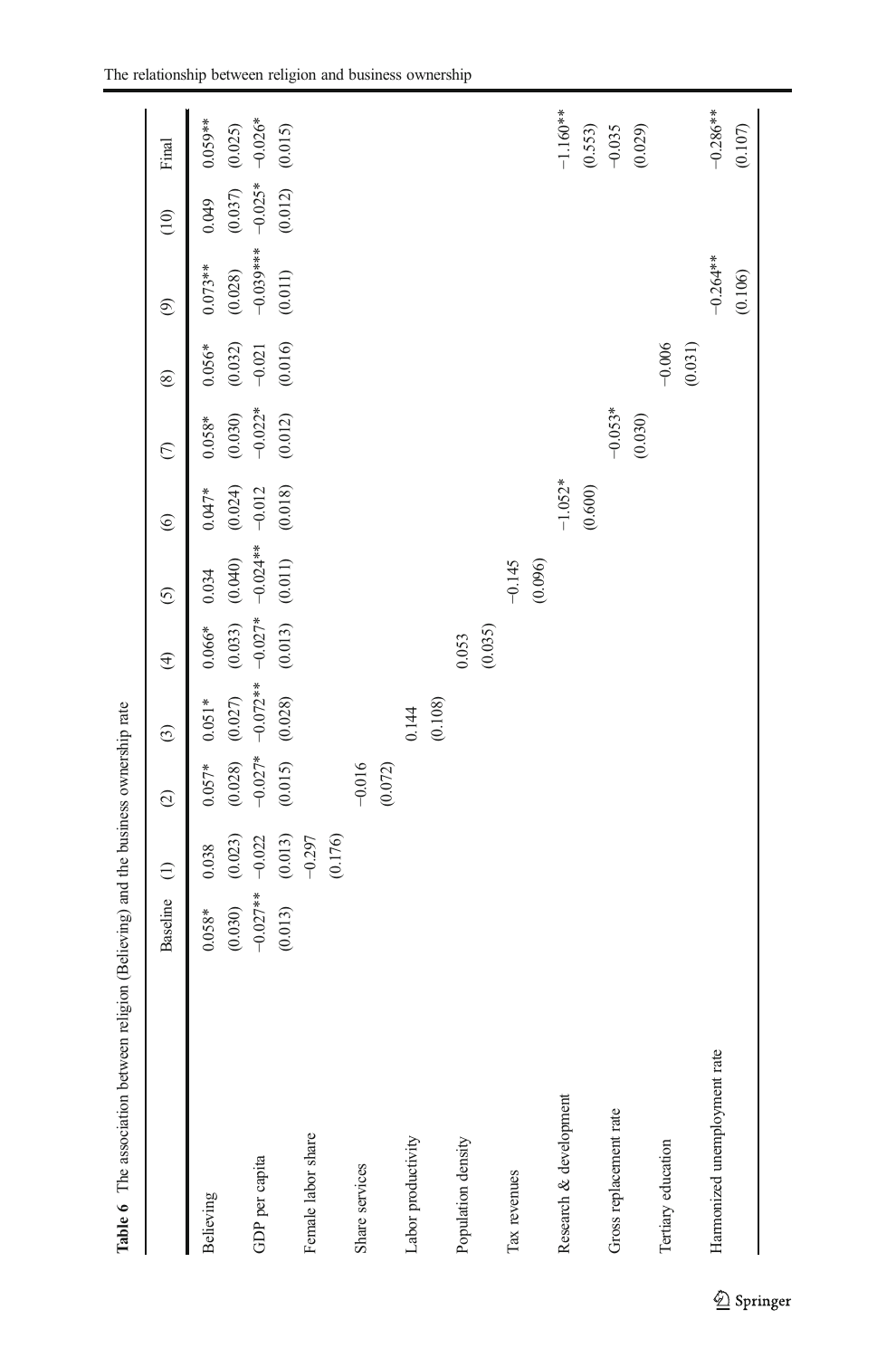|                                              | Baseline   | Ξ          | $\widehat{\circ}$ | ල        | €         | ତି         | ⊚          | E          | ⊗          | ම          | (10)             | Final      |
|----------------------------------------------|------------|------------|-------------------|----------|-----------|------------|------------|------------|------------|------------|------------------|------------|
| Share of 25-39 age group in adult population |            |            |                   |          |           |            |            |            |            |            | (0.172)<br>0.128 |            |
| Year dummy 1993                              | 0.002      | 0.014      | 0.005             | 0.004    | 0.003     | 0.007      | 0.005      | 0.011      | $-0.001$   | 0.008      | 0.003            | $0.014**$  |
|                                              | (0.009)    | (0.009)    | (0.009)           | (0.009)  | (0.009)   | (0.007)    | (0.008)    | (0.007)    | (0.011)    | (0.008)    | (0.009)          | (0.006)    |
| Year dummy 2001                              | 0.015      | $0.024**$  | 0.016             | 0.016    | 0.017     | 0.016      | 0.017      | 0.014      | 0.013      | 0.015      | 0.019            | 0.012      |
|                                              | (0.011)    | (0.012)    | (0.011)           | (0.011)  | (0.011)   | (0.010)    | (0.010)    | (0.011)    | (0.014)    | (0.010)    | (0.012)          | (0.009)    |
| Year dummy 2010                              | 0.019      | $0.032**$  | 0.021             | 0.018    | $0.020*$  | $0.019*$   | $0.019*$   | $0.019*$   | 0.016      | $0.026**$  | $0.026*$         | $0.022**$  |
|                                              | (0.011)    | (0.014)    | (0.013)           | (0.012)  | (0.011)   | (0.010)    | (0.011)    | (0.010)    | $(0.017)$  | (0.011)    | (0.015)          | (0.010)    |
| Constant                                     | $0.085***$ | $0.213***$ | $0.096**$         | $0.069*$ | $0.071**$ | $0.151***$ | $0.093***$ | $0.092***$ | $0.086***$ | $0.107***$ | 0.031            | $0.137***$ |
|                                              | (0.026)    | (0.072)    | (0.037)           | (0.036)  | (0.031)   | (0.058)    | (0.023)    | (0.027)    | (0.028)    | (0.024)    | (0.064)          | (0.027)    |
|                                              | 89         | 88         | 88                | 88       | 89        | 88         | 84         | 79         | 82         | 88         | 89               | 75         |
|                                              | 0.22       | 0.34       | 0.24              | 0.29     | 0.24      | 0.30       | 0.25       | 0.26       | 0.18       | 0.31       | 0.23             | 0.34       |

reported between brackets and clustered by country reported between brackets and clustered by country<br>  $*_p < 0.10, \; ^{**}_p < 0.05, \; ^{***}_p < 0.01$ 

\*  $p < 0.10$ , \*\*  $p < 0.05$ , \*\*\*  $p < 0.01$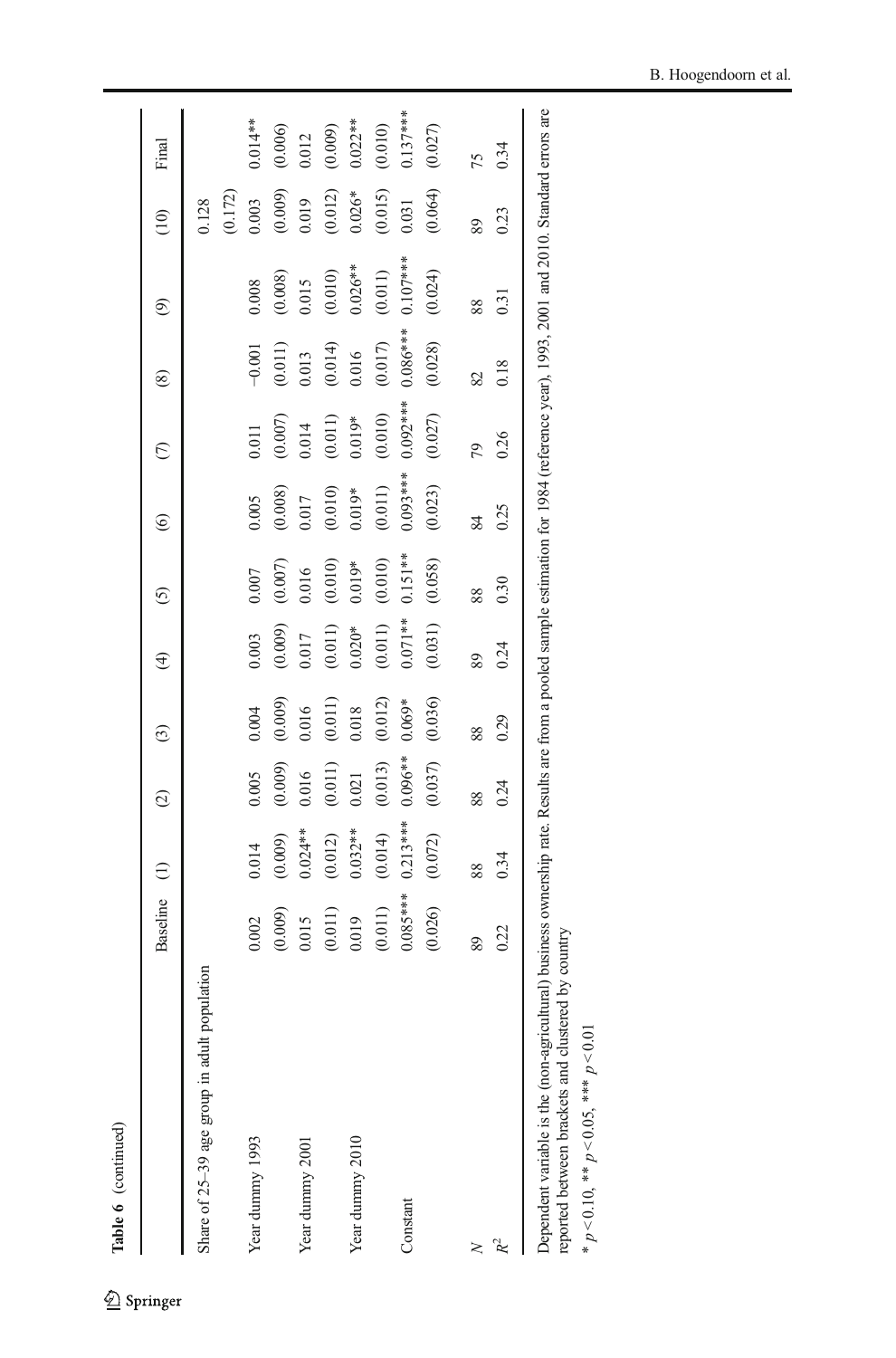<span id="page-24-0"></span>

| Table 7 The association between religion (Bonding) and the business ownership rate |              |           |          |                     |                         |                        |                |            |             |                |                                                |             |
|------------------------------------------------------------------------------------|--------------|-----------|----------|---------------------|-------------------------|------------------------|----------------|------------|-------------|----------------|------------------------------------------------|-------------|
|                                                                                    | Baseline (1) |           | $\odot$  | $\odot$             | $\widehat{\mathcal{F}}$ | $\odot$                | $\circledcirc$ | $\odot$    | $\circledS$ | $\circledcirc$ | $\begin{pmatrix} 1 & 0 \\ 0 & 1 \end{pmatrix}$ | Final       |
| Bonding                                                                            | 0.053        | 0.018     | $0.053*$ | 0.044               | $0.064*$                | 0.021                  | 0.036          | 0.042      | 0.046       | $0.059*$       | 0.033                                          | 0.020       |
|                                                                                    | (0.034)      | (0.030)   | (0.031)  | (0.033)             | (0.036)                 | (0.046)                | (0.028)        | (0.033)    | (0.039)     | (0.032)        | (0.046)                                        | (0.043)     |
| GDP per capita                                                                     | $-0.032**$   | $-0.025*$ |          | $-0.038** -0.071**$ |                         | $-0.032***$ $-0.028**$ | $-0.021$       | $-0.028**$ | $-0.031*$   | $-0.044**$     | $-0.028**$                                     | $-0.035***$ |
|                                                                                    | (0.014)      | (0.013)   | (0.016)  | (0.030)             | (0.014)                 | (0.011)                | (0.017)        | (0.012)    | $(0.017)$   | (0.012)        | (0.012)                                        | (0.013)     |
| Female labor share                                                                 |              | $-0.333*$ |          |                     |                         |                        |                |            |             |                |                                                | $-0.312$    |
|                                                                                    |              | (0.190)   |          |                     |                         |                        |                |            |             |                |                                                | (0.227)     |
| Share services                                                                     |              |           | 0.020    |                     |                         |                        |                |            |             |                |                                                |             |
|                                                                                    |              |           | (0.072)  |                     |                         |                        |                |            |             |                |                                                |             |
| Labor productivity                                                                 |              |           |          | 0.122               |                         |                        |                |            |             |                |                                                |             |
|                                                                                    |              |           |          | (0.114)             |                         |                        |                |            |             |                |                                                |             |
| Population density                                                                 |              |           |          |                     | 0.062                   |                        |                |            |             |                |                                                |             |
|                                                                                    |              |           |          |                     | (0.048)                 |                        |                |            |             |                |                                                |             |
| Tax revenues                                                                       |              |           |          |                     |                         | $-0.176*$              |                |            |             |                |                                                | $-0.046$    |
|                                                                                    |              |           |          |                     |                         | (0.100)                |                |            |             |                |                                                | (0.152)     |
| Research & development                                                             |              |           |          |                     |                         |                        | $-0.638$       |            |             |                |                                                |             |
|                                                                                    |              |           |          |                     |                         |                        | (0.760)        |            |             |                |                                                |             |
| Gross replacement rate                                                             |              |           |          |                     |                         |                        |                | $-0.063*$  |             |                |                                                | $-0.031$    |
|                                                                                    |              |           |          |                     |                         |                        |                | (0.032)    |             |                |                                                | (0.045)     |
| Tertiary education                                                                 |              |           |          |                     |                         |                        |                |            | 0.017       |                |                                                |             |
|                                                                                    |              |           |          |                     |                         |                        |                |            | (0.044)     |                |                                                |             |
| Harmonized unemployment rate                                                       |              |           |          |                     |                         |                        |                |            |             | $-0.240*$      |                                                | $-0.223*$   |
|                                                                                    |              |           |          |                     |                         |                        |                |            |             | (0.126)        |                                                | (0.124)     |
|                                                                                    |              |           |          |                     |                         |                        |                |            |             |                |                                                |             |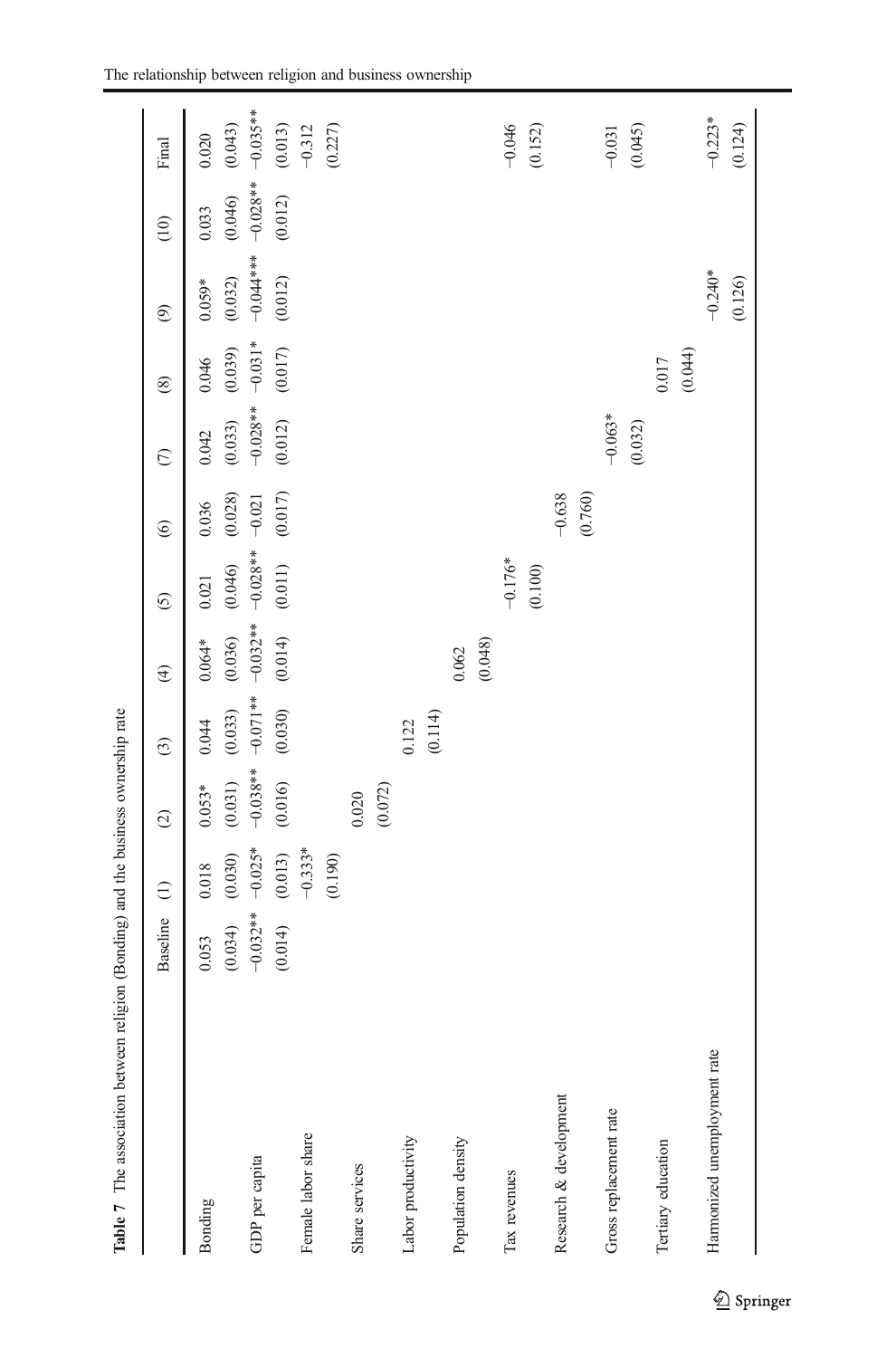|                                                 | Baseline   | $\widehat{\Xi}$ | $\widehat{\omega}$ | ල          | E          | ତି         | ତି         | E          | $\circledast$ | ම          | $\frac{1}{2}$    | Final      |
|-------------------------------------------------|------------|-----------------|--------------------|------------|------------|------------|------------|------------|---------------|------------|------------------|------------|
|                                                 |            |                 |                    |            |            |            |            |            |               |            |                  |            |
| Share of 25-39 age group in adult<br>population |            |                 |                    |            |            |            |            |            |               |            | 0.202            |            |
| Year dummy 1993                                 | 0.007      | $0.021***$      | 0.010              | $0.011*$   | 0.007      | $0.011***$ | $0.007$    | $0.013**$  | 0.004         | 0.010      | (0.196)<br>0.009 | $0.024**$  |
|                                                 | (0.007)    | $(0.007)$       | (0.007)            | (0.006)    | (0.007)    | (0.005)    | (0.007)    | (0.005)    | (0.010)       | (0.006)    | (0.008)          | (0.010)    |
| Year dunnny 2001                                | $0.025***$ | $0.036***$      | $0.025***$         | $0.027***$ | $0.023**$  | $0.023**$  | $0.024**$  | $0.020*$   | 0.020         | $0.021***$ | $0.030**$        | $0.032**$  |
|                                                 | (0.011)    | (0.012)         | (0.010)            | (0.010)    | (0.011)    | (0.009)    | (0.010)    | (0.010)    | (0.013)       | (0.009)    | (0.014)          | (0.012)    |
| Year dummy 2010                                 | $0.031**$  | $0.046***$      | $0.031**$          | $0.033***$ | $0.030**$  | $0.025***$ | $0.028**$  | $0.024**$  | 0.022         | $0.033***$ | $0.042**$        | $0.042**$  |
|                                                 | (0.011)    | (0.014)         | (0.011)            | (0.011)    | (0.012)    | (0.009)    | (0.011)    | (0.009)    | (0.019)       | (0.011)    | (0.019)          | (0.017)    |
| Constant                                        | $0.094***$ | $0.241***$      | $0.088**$          | $0.081***$ | $0.080***$ | $0.175***$ | $0.104***$ | $0.117***$ | $0.095***$    | $0.125***$ | 0.011            | $0.289***$ |
|                                                 | (0.019)    | (0.080)         | (0.033)            | (0.028)    | (0.022)    | (0.056)    | $(0.017)$  | (0.023)    | (0.021)       | (0.024)    | (0.075)          | (0.091)    |
|                                                 | 93         | $\overline{5}$  | 92                 | 92         | 93         | 92         | 88         | 83         | 85            | 92         | 93               | 83         |
|                                                 | 0.22       | 0.34            | 0.24               | 0.28       | 0.26       | 0.33       | 0.19       | 0.24       | 0.18          | 0.29       | 0.26             | 0.35       |

reported between brackets and clustered by country reported between brackets and clustered by country<br>  $*_p < 0.10, **_p < 0.05, **_p < 0.01$ 

\*  $p < 0.10$ , \*\*  $p < 0.05$ , \*\*\*  $p < 0.01$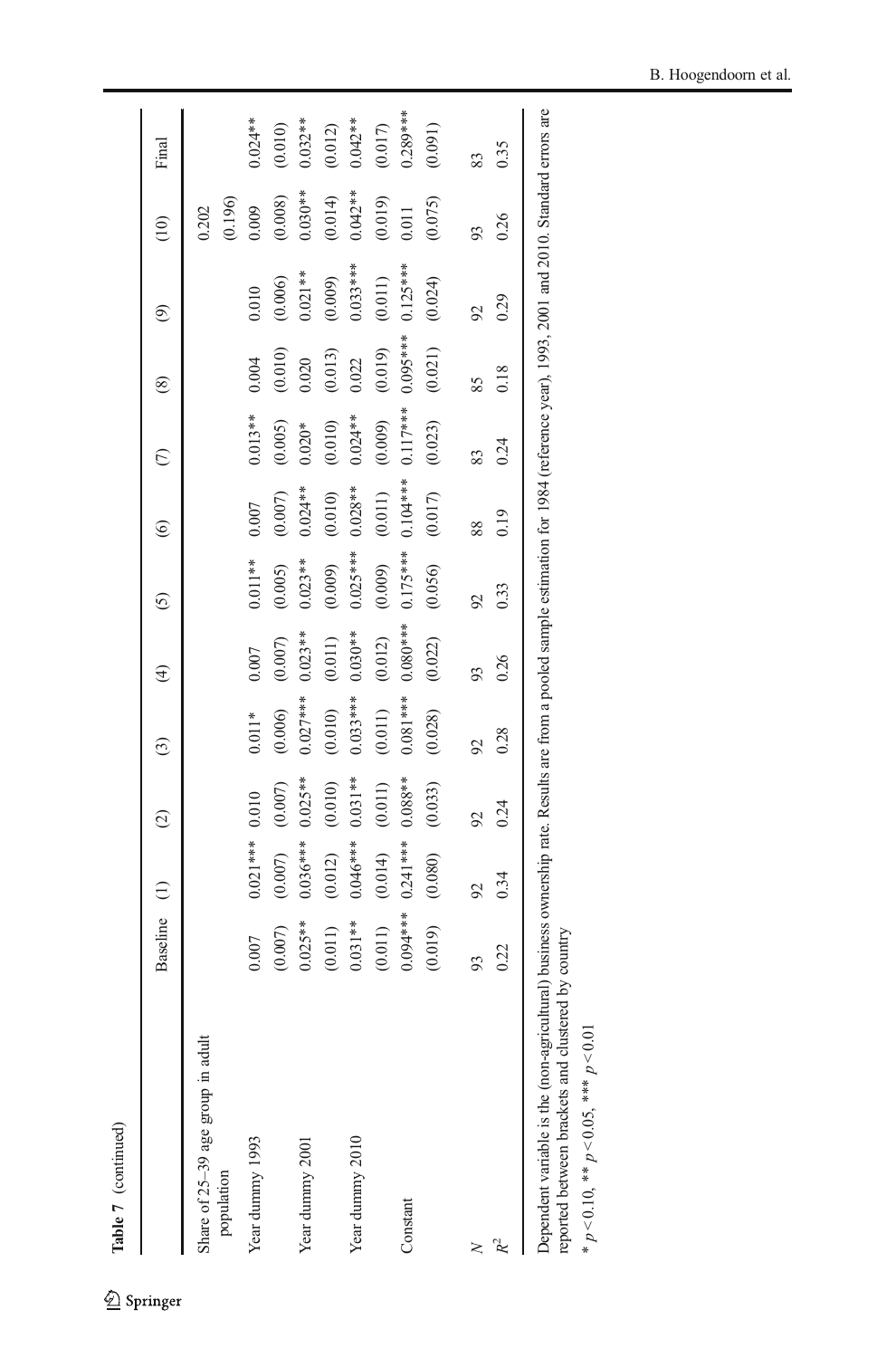<span id="page-26-0"></span>

|                              | Baseline (1) |           | $\odot$   | $\odot$                      | $\widehat{\mathcal{F}}$ | $\odot$   | $\odot$  | $\epsilon$ | $\circledS$ | $\circledcirc$                        | $\begin{pmatrix} 10 \\ 1 \end{pmatrix}$ | Final     |
|------------------------------|--------------|-----------|-----------|------------------------------|-------------------------|-----------|----------|------------|-------------|---------------------------------------|-----------------------------------------|-----------|
| Behaving                     | $0.083***$   | 0.047     | $0.088**$ | $0.078*$                     | $0.105***$              | 0.036     | $0.064*$ | 0.063      | $0.078*$    | $0.085**$                             | 0.065                                   | $0.095**$ |
|                              | (0.038)      | (0.033)   | (0.038)   | (0.039)                      | (0.043)                 | (0.066)   | (0.033)  | (0.041)    | (0.043)     | (0.035)                               | (0.061)                                 | (0.044)   |
| GDP per capita               | $-0.026*$    | $-0.023*$ |           | ** \$88* 0000 00000 000000 + |                         |           | $-0.019$ | $-0.025**$ | $-0.026$    | $-0.037$ **** $-0.025$ * $-0.032$ *** |                                         |           |
|                              | (0.013)      | (0.013)   | (0.014)   | (0.026)                      | (0.014)                 | $(0.011)$ | (0.016)  | (0.012)    | (0.017)     | (0.012)                               | (0.013)                                 | (0.011)   |
| Female labor share           |              | $-0.247$  |           |                              |                         |           |          |            |             |                                       |                                         |           |
|                              |              | (0.175)   |           |                              |                         |           |          |            |             |                                       |                                         |           |
| Share services               |              |           | 0.063     |                              |                         |           |          |            |             |                                       |                                         |           |
|                              |              |           | (0.065)   |                              |                         |           |          |            |             |                                       |                                         |           |
| Labor productivity           |              |           |           | 0.137                        |                         |           |          |            |             |                                       |                                         |           |
|                              |              |           |           | (0.103)                      |                         |           |          |            |             |                                       |                                         |           |
| Population density           |              |           |           |                              | $0.081*$                |           |          |            |             |                                       |                                         | $0.072*$  |
|                              |              |           |           |                              | (0.044)                 |           |          |            |             |                                       |                                         | (0.041)   |
| Tax revenues                 |              |           |           |                              |                         | $-0.146$  |          |            |             |                                       |                                         |           |
|                              |              |           |           |                              |                         | (0.126)   |          |            |             |                                       |                                         |           |
| Research & development       |              |           |           |                              |                         |           | $-0.447$ |            |             |                                       |                                         |           |
|                              |              |           |           |                              |                         |           | (0.721)  |            |             |                                       |                                         |           |
| Gross replacement rate       |              |           |           |                              |                         |           |          | $-0.058*$  |             |                                       |                                         | $-0.043$  |
|                              |              |           |           |                              |                         |           |          | (0.030)    |             |                                       |                                         | (0.029)   |
| Tertiary education           |              |           |           |                              |                         |           |          |            | 0.021       |                                       |                                         |           |
|                              |              |           |           |                              |                         |           |          |            | (0.040)     |                                       |                                         |           |
| Harmonized unemployment rate |              |           |           |                              |                         |           |          |            |             | $-0.221*$                             |                                         | $-0.141$  |
|                              |              |           |           |                              |                         |           |          |            |             | (0.121)                               |                                         | (0.123)   |
|                              |              |           |           |                              |                         |           |          |            |             |                                       |                                         |           |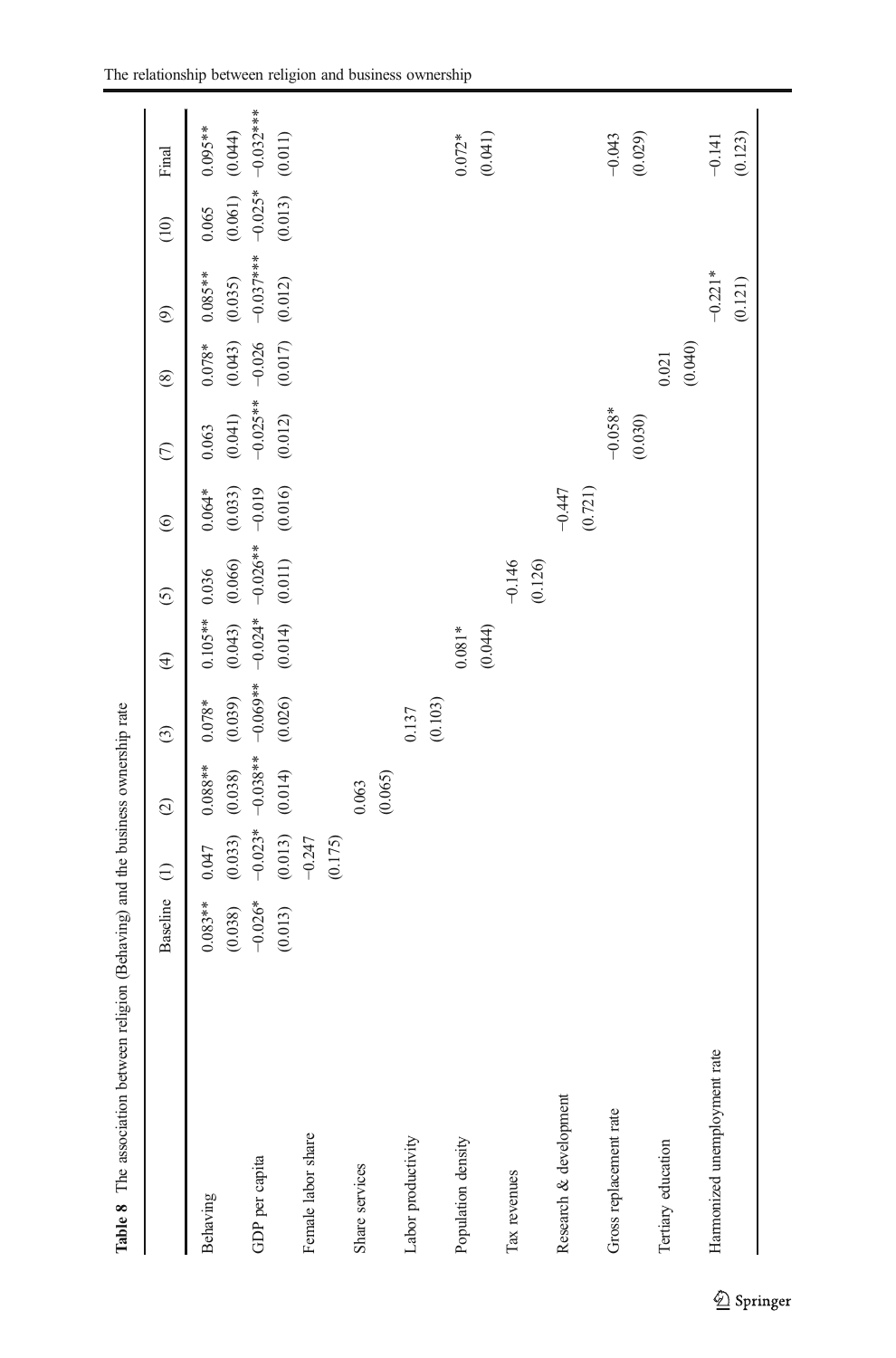|                                              | Baseline   |           | ପି       | ල          | ⊕         | <u> ර</u> | ම          | E          | <u>ଚ</u>  | ම          | (10)             | Final     |
|----------------------------------------------|------------|-----------|----------|------------|-----------|-----------|------------|------------|-----------|------------|------------------|-----------|
| Share of 25-39 age group in adult population |            |           |          |            |           |           |            |            |           |            | (0.226)<br>0.120 |           |
| Year dummy 1993                              | 0.002      | 0.010     | 0.004    | 0.006      | 0.002     | 0.006     | 0.002      | 0.008      | $-0.002$  | 0.005      | 0.003            | 0.008     |
|                                              | (0.008)    | (0.008)   | (0.007)  | (0.007)    | (0.008)   | (0.006)   | (0.007)    | $(0.007)$  | (0.010)   | (0.007)    | (0.008)          | (0.007)   |
| Year dummy 2001                              | $0.019*$   | $0.027**$ | 0.018    | $0.020*$   | 0.016     | $0.020**$ | $0.019*$   | 1.017      | 0.013     | $0.017*$   | 0.023            | 0.014     |
|                                              | (0.011)    | (0.012)   | (0.011)  | (0.011)    | (0.011)   | (0.010)   | (0.011)    | (0.011)    | (0.014)   | (0.010)    | (0.015)          | (0.010)   |
| Year dummy 2010                              | $0.025***$ | $0.036**$ | $0.023*$ | $0.026***$ | $0.023**$ | $0.024**$ | $0.023*$   | $0.021***$ | 0.015     | $0.029**$  | 0.032            | $0.022**$ |
|                                              | (0.011)    | (0.013)   | (0.012)  | (0.012)    | (0.011)   | (0.009)   | (0.011)    | (0.010)    | (0.019)   | (0.011)    | (0.021)          | (0.010)   |
| Constant                                     | $0.075***$ | $0.193**$ | 0.047    | 0.058      | $0.051*$  | $0.156*$  | $0.087***$ | $0.104***$ | $0.074**$ | $0.104***$ | 0.030            | $0.091**$ |
|                                              | (0.025)    | (0.075)   | (0.042)  | (0.035)    | (0.030)   | (0.079)   | (0.023)    | (0.028)    | (0.028)   | (0.027)    | (0.079)          | (0.034)   |
|                                              | 98         | 97        | 97       | 97         | 98        | 56        | 93         | 87         | $\infty$  | 56         | 98               | 87        |
|                                              | 0.26       | 0.34      | 0.29     | 0.32       | 0.32      | 0.33      | 0.22       | 0.25       | 0.22      | 0.32       | 0.27             | 0.33      |

reported between brackets and clustered by country reported between brackets and clustered by country<br>  $*_p < 0.10, \; ^{**}_p < 0.05, \; ^{***}_p < 0.01$ 

\*  $p < 0.10$ , \*\*  $p < 0.05$ , \*\*\*  $p < 0.01$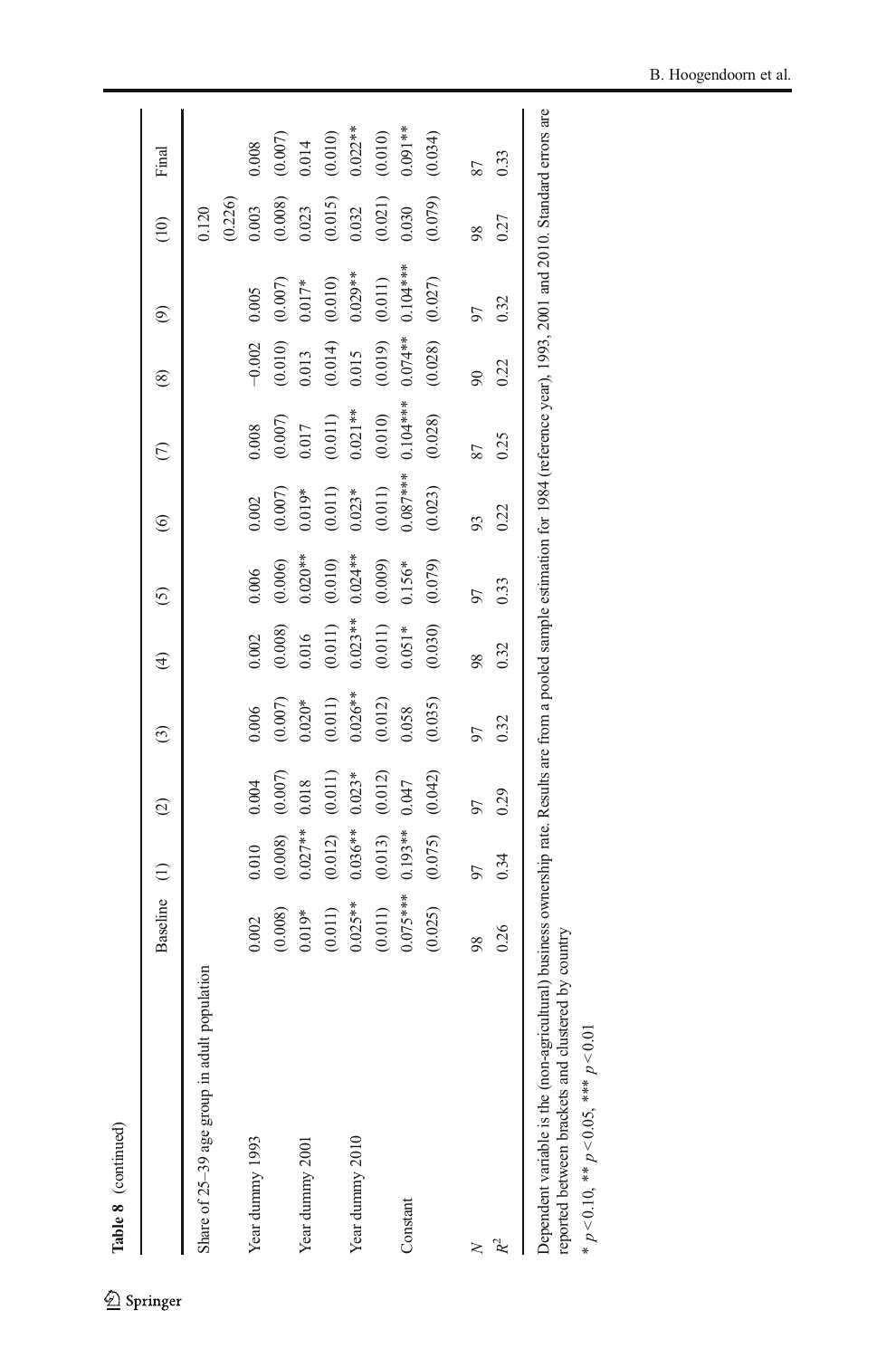|                                                                                                                                                       | Belonging    | <b>Believing</b>                                                 | <b>Bonding</b> | <b>Behaving</b> |
|-------------------------------------------------------------------------------------------------------------------------------------------------------|--------------|------------------------------------------------------------------|----------------|-----------------|
| Final model (Table 4)                                                                                                                                 |              | $-0.002(0.032)$ $0.059**(0.025)$ $0.020(0.043)$ $0.095**(0.044)$ |                |                 |
| Final model + Power Distance<br>Index (PDI)                                                                                                           | 0.005(0.037) | $0.056**$ (0.026) 0.031 (0.046) 0.091* (0.044)                   |                |                 |
| Final model $+$ Individualism versus<br>Collectivism (IDV)                                                                                            |              | $-0.005(0.035)$ $0.058**(0.025)$ $0.025(0.043)$ $0.092*(0.046)$  |                |                 |
| Final model $+$ Masculinity versus<br>Femininity (MAS)                                                                                                |              | $-0.004(0.032)$ $0.059**(0.026)$ $0.022(0.043)$ $0.110**(0.048)$ |                |                 |
| Final model + Uncertainty Avoidance $0.005(0.034)$<br>Index (UAI)                                                                                     |              | $0.060**$ (0.026) 0.028 (0.048) 0.086* (0.043)                   |                |                 |
| Final model + Long Term Orientation $-0.008(0.038)$ $0.076**$ (0.037) 0.020 (0.045) 0.081 (0.056)<br>versus Short Term Normative<br>Orientation (LTO) |              |                                                                  |                |                 |
| Final model $+$ Indulgence versus<br>Restraint (IND)                                                                                                  | 0.005(0.034) | $0.061**$ (0.025) 0.029 (0.046) 0.094** (0.040)                  |                |                 |

<span id="page-28-0"></span>Table 9 Regression coefficients religion dimensions (models controlling for Hofstede's cultural dimensions (Hofstede et al. [2010\)](#page-29-0))

PDI, IDV, MAS, UAI are missing for Iceland. Dependent variable is the (non-agricultural) business ownership rate. Independent variables are the same as in Table [4](#page-15-0). Results are from a pooled sample estimation for 1984 (reference year), 1993, 2001 and 2010. Standard errors are reported between brackets and clustered by country  $* p < 0.10, ** p < 0.05, *** p < 0.01$ 

Open Access This article is distributed under the terms of the Creative Commons Attribution 4.0 International License (http://creativecommons.org/licenses/by/4.0/), which permits unrestricted use, distribution, and reproduction in any medium, provided you give appropriate credit to the original author(s) and the source, provide a link to the Creative Commons license, and indicate if changes were made.

### **References**

- Abell P, Crouchley R, Mills C (2001) Social capital and entrepreneurship in Great Britain. Enterp Innov Manag Stud 2:119–144
- Aldrich H, Waldinger R (1990) Ethnicity and entrepreneurship. Annu Rev Sociol 16:111–135
- Aldrich H, Cater J, Jones T, Mc Evoy D, Velleman P (1985) Ethnic residential concentration and the protected market hypothesis. Soc Forces 63:996–1009
- Armour J, Cumming D (2008) Bankruptcy law and entrepreneurship. Am Law Econ Rev 10:303–350

Audretsch DB (2007) The entrepreneurial society. Oxford University Press, New York

- Audretsch DB, Bönte W, Tamvada JP (2013) Religion, social class, and entrepreneurial choice. J Bus Ventur 28:774–789
- Barnouw V (1985) Culture and personality. Dorsey Press, Chicago
- Beugelsdijk S, Noorderhaven N (2005) Personality characteristics of self-employed; an empirical study. Small Bus Econ 24:159–167
- Blum U, Dudley L (2001) Religion and economic growth: was Weber right? J Evol Econ 11:207–230
- Brüderl J, Preisendörfer P (1998) Network support and the success of newly founded business. Small Bus Econ 10:213–225
- Carree MA, Thurik AR (2010) The impact of entrepreneurship on economic growth. In: Audretsch DB, Acs ZJ (eds) Handbook of entrepreneurship research. Springer, Berlin, pp 557–594
- Carree MA, Van Stel A, Thurik AR, Wennekers S (2002) Economic development and business ownership: an analysis using data of 23 OECD countries in the period 1976–1996. Small Bus Econ 19:271–290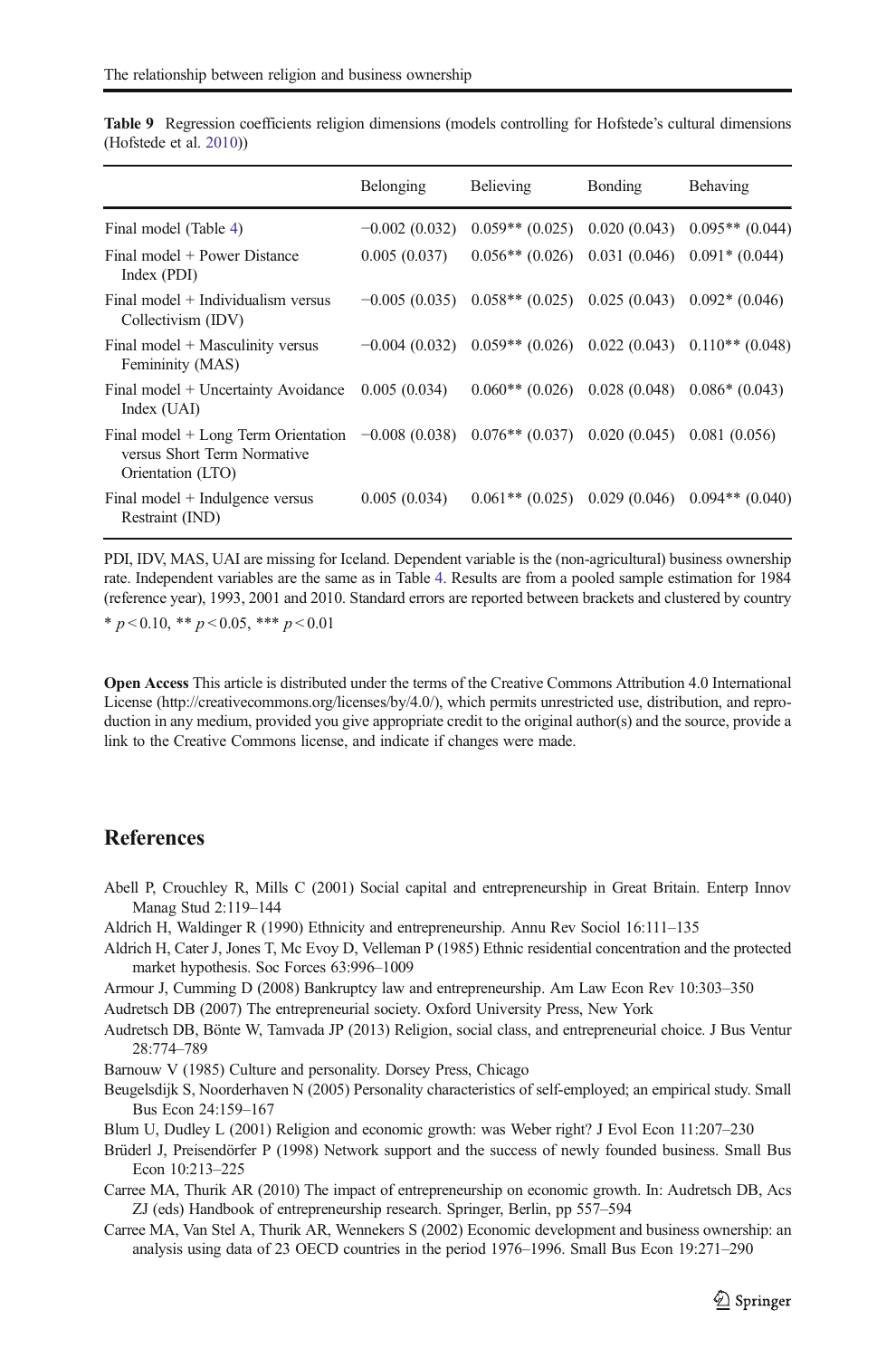<span id="page-29-0"></span>Carswell P, Rolland D (2007) Religion and entrepreneurship in New Zealand. J Entrepr Commun People Place Glob Econ 1:162–174

Casson M (1982) The entrepreneur: an economic theory. Rowman and Littlefield, Lanham

- Cohen WM, Klepper S (1992) The tradeoff between firm size and diversity in the pursuit of technological progress. Small Bus Econ 4:1–14
- Dana LP (2007) A humility-based enterprising community: the Amish people in Lancaster County. J Enterpr Commun: People Places Glob Econ 1:142–154
- Dana LP (2009) Religion as an explanatory variable for entrepreneurship. Int J Entrep Innov 10:87–99
- Dana LP, Dana TE (2008) Collective entrepreneurship in a Mennonite community in Paraguay. Lat Am Bus Rev 8:82–96
- Davidsson P (1995) Culture, structure and regional levels of entrepreneurship. Entrep Reg Dev 7:41–62
- Davidsson P, Honig B (2003) The role of social and human capital among nascent entrepreneurs. J Bus Ventur 18:301–331
- Davidsson P, Wiklund J (1997) Values, beliefs and regional variations in new firm formation rates. J Econ Psychol 18:179–199
- Dodd SD, Seaman PT (1998) Religion and enterprise: an introductory exploration. Enterp Theory Pract 23: 71–86
- Etzioni A (1987) Entrepreneurship, adaptation and legitimation: a macro-behavioral perspective. J Econ Behav Org 8:175–189
- EVS (2011) European values study 1981–2008, Longitudinal data file. GESIS data archive, Cologne, ZA4804 Data File Version 2.0.0. doi[:10.4232/1.11005](http://dx.doi.org/10.4232/1.11005)
- Freytag A, Thurik AR (2007) Entrepreneurship and its determinants in a cross-country setting. J Evol Econ 17: 117–131
- Fukuyama F (2001) Social capital, civil society and development. Third World Q 22:7–20
- Galbraith CS, Galbraith DM (2007) An empirical note on entrepreneurial activity, intrinsic religiosity and economic growth. J Entrepr Commun People Place Glob Econ 1:188–201
- Geertz C (1993) Religion as a cultural system. In: Geertz C (ed) The interpretation of cultures: selected essays. Basic Books, New York, pp 87–125
- Glock CY (1962) On the study of religious commitment. Relig Educ 57:98–110
- Guiso L, Sapienza P, Zingales L (2006) Does culture affect economic outcomes? J Econ Perspect 20:23–48
- Henley A (2014) Is religion associated with entrepreneurial activity? IZA Discussion Paper, 8111, [http://ssrn.](http://ssrn.com/abstract=2426865) [com/abstract=2426865](http://ssrn.com/abstract=2426865)
- Hilary G, Hui KW (2009) Does religion matter in corporate decision making in America? J Financ Econ 93: 455–473
- Hill PC (2005) Measurement in the psychology of religion and spirituality: current status and evaluation. In: Paloutzian RF, Park CL (eds) Handbook of the psychology of religion and spirituality. Guilford Press, New York, pp 43–61
- Hill PC, Pargament KI (2003) Advances in the conceptualization and measurement of religion and spirituality: implications for physical and mental health research. Am Psychol 58:64–74
- Hodge D (2003) The intrinsic spirituality scale: a new six-item instrument for assessing the salience of spirituality as a motivational construct. J Soc Serv Res 30:41–61
- Hofmann DA (1997) An overview of the logic and rationale of hierarchical linear models. J Manag 23:723– 744
- Hofstede G, Hofstede GJ, Minkov M (2010) Cultures and organizations: software of the mind, 3rd edn. McGraw Hill Education, New York
- Iannaccone LR (1998) Introduction to the economics of religion. J Econ Lit 36:1465–1495
- Idler EL, Musick MA, Ellison CG, George LK, Krause N, Ory MG, Pargament KI, Powell LH, Underwood LG, Williams DR (2003) Measuring multiple dimensions of religion and spirituality for health research conceptual background and findings from the 1998 General Social Survey. Res Aging 25:327–365
- Inglehart R, Baker WE (2000) Modernization, cultural change, and the persistence of traditional values. Am Sociol Rev 65:19–51
- Inglehart R, Basanez M, Moreno AM (1998) Human values and beliefs: a cross-cultural sourcebook: political, religious, sexual, and economic norms in 43 societies; findings from the 1990–1993 World Value Survey. University of Michigan Press, Ann Arbor
- Kirzner IM (1973) Competition and entrepreneurship. University of Chicago Press, Chicago

Koellinger PD, Thurik AR (2012) Entrepreneurship and the business cycle. Rev Econ Stat 94:1143–1156 König C, Steinmetz H, Frese M, Rauch A, Wang Z (2007) Scenario-based scales measuring cultural orientations of business owners. J Evol Econ 17:211–239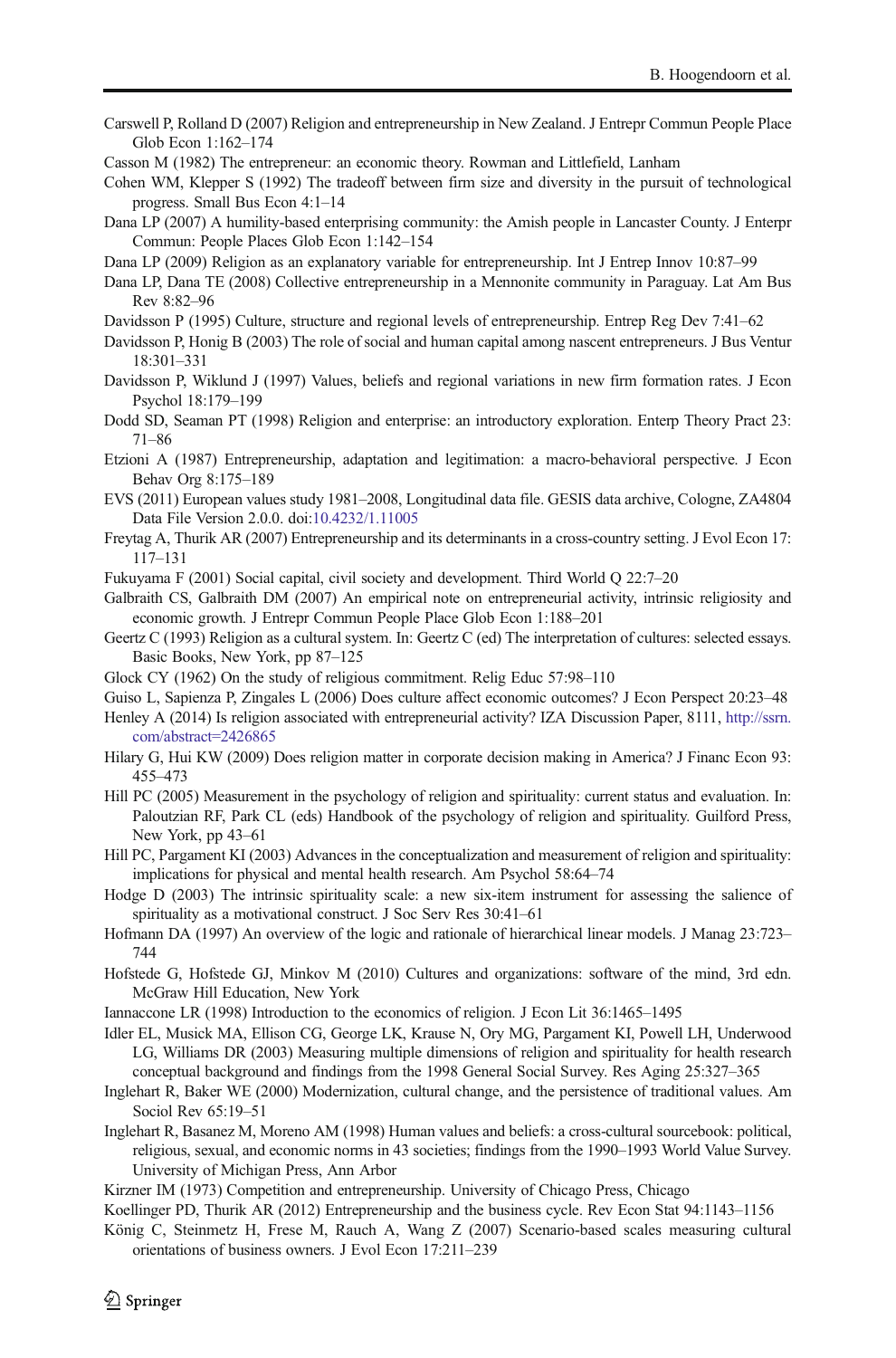- <span id="page-30-0"></span>Kumar A, Page JK, Spalt OG (2011) Religious beliefs, gambling attitudes, and financial market outcomes. J Financ Econ 102:671–708
- Lambert Y (2004) A turning point in religious evolution in Europe. J Contemp Relig 19:29–45
- Licht A (2007) Entrepreneurial spirit and what the law can do about it. Comp Labor Law Policy J 28:817–862 Lucas RE (1978) On the size distribution of business firms. Bell J Econ 9:508–523
- Maoz Z, Henderson EA (2013) The world religion dataset, 1945–2010: logic, estimates, and trends. Int Interact 39:265–291
- Marcotte C (2013) Measuring entrepreneurship at the country level: a review and research agenda. Entrep Reg Dev 25:174–194
- Nelson R (2006) Evolutionary social science and universal Darwinism. J Evol Econ 16:491–510
- Noorderhaven NG, Thurik AR, Wennekers S, Van Stel AJ (2004) The role of dissatisfaction and per capita income in explaining self-employment across 15 European countries. Enterp Theory Pract 28:447–466
- Norris P, Inglehart R (2004) Sacred and secular: religion and politics worldwide. Cambridge University Press, Cambridge
- North DC (1991) Institutions. J Econ Perspect 5:97–112
- Noseleit F (2010) The entrepreneurial culture: guiding principles of the self-employed. In: Freytag A, Thurik AR (eds) Entrepreneurship and culture. Springer, Berlin, pp 41–54
- Noussair CN, Trautmann ST, Van de Kuilen G, Vellekoop N (2013) Risk aversion and religion. J Risk Uncertain 47:165–183
- Nyström K (2008) The institutions of economic freedom and entrepreneurship: evidence from panel data. Public Choice 136:269–282
- Parboteeah KP, Walter SG, Block JH (2015) When does Christian religion matter for entrepreneurial activity? The contingent effect of a country's investment into knowledge. J Bus Ethics 130:447–465
- Parker SC (2009) The economics of entrepreneurship. Cambridge University Press, Cambridge
- Parker SC, Congregado E, Golpe A (2012) Testing for hysteresis in entrepreneurship in 23 OECD countries. Appl Econ Lett 19:61–66
- Portes A (2000) Social capital: its origins and applications in modern sociology. In: Lesser EL (ed) Knowledge and social capital. Butterworth-Heinemann, Boston, pp 43–67
- Putnam RD (2000) Bowling alone: the collapse and revival of American community. Simon and Schuster, New York
- Rietveld CA, Van Burg E (2014) Religious beliefs and entrepreneurship among Dutch protestants. Int J Entrepr Small Bus 27:279–295
- Roccas S (2005) Religion and value systems. J Soc Issues 61:747–759
- Rokeach M (1969) Value systems in religion. Rev Relig Res 11:3–23
- Saroglou V (2002) Beyond dogmatism: the need for closure as related to religion. Ment Health Relig Cult 5: 183–194
- Saroglou V (2011) Believing, bonding, behaving, and belonging. The big four religious dimensions and cultural variation. J Cross-Cult Psychol 42:1320–1340
- Saroglou V, Delpierre V, Dernelle R (2004) Values and religiosity: a meta-analysis of studies using Schwartz's model. Personal Individ Differ 37:721–734
- Schumpeter JA (1934) The theory of economic development. Harvard University Press, Cambridge
- Schwartz SH (1992) Universals in the content and structure of values: theoretical advances and empirical tests in 20 countries. In: Zanna MP (ed) Advances in experimental social psychology. Academic, Orlando 25: pp.1–65
- Schwartz SH, Huisman S (1995) Value priorities and religiosity in four Western religions. Soc Psychol Q 58: 88–107
- Sørensen JB, Stuart TE (2000) Aging, obsolescence, and organizational innovation. Adm Sci Q 45:81–112
- Tarakeshwar N, Stanton J, Pargament KI (2003) Religion an overlooked dimension in cross-cultural psychology. J Cross-Cult Psychol 34:377–394
- Thurik AR, Dejardin M (2012) Culture and entrepreneurship. In: Van Gelderen M, Masurel E (eds) Entrepreneurship in context. Routledge, London, pp 175–186
- Thurik AR, Carree MA, Van Stel AJ, Audretsch DB (2008) Does self-employment reduce unemployment? J Bus Ventur 23:673–686
- Tomes N (1985) Religion and the earnings function. Am Econ Rev 75:245–250
- Van Praag CM, Van Stel A (2013) The more business owners, the merrier? The role of tertiary education. Small Bus Econ 41:335–357
- Van Praag CM, Versloot PH (2007) What is the value of entrepreneurship? A review of recent research. Small Bus Econ 29:351–382